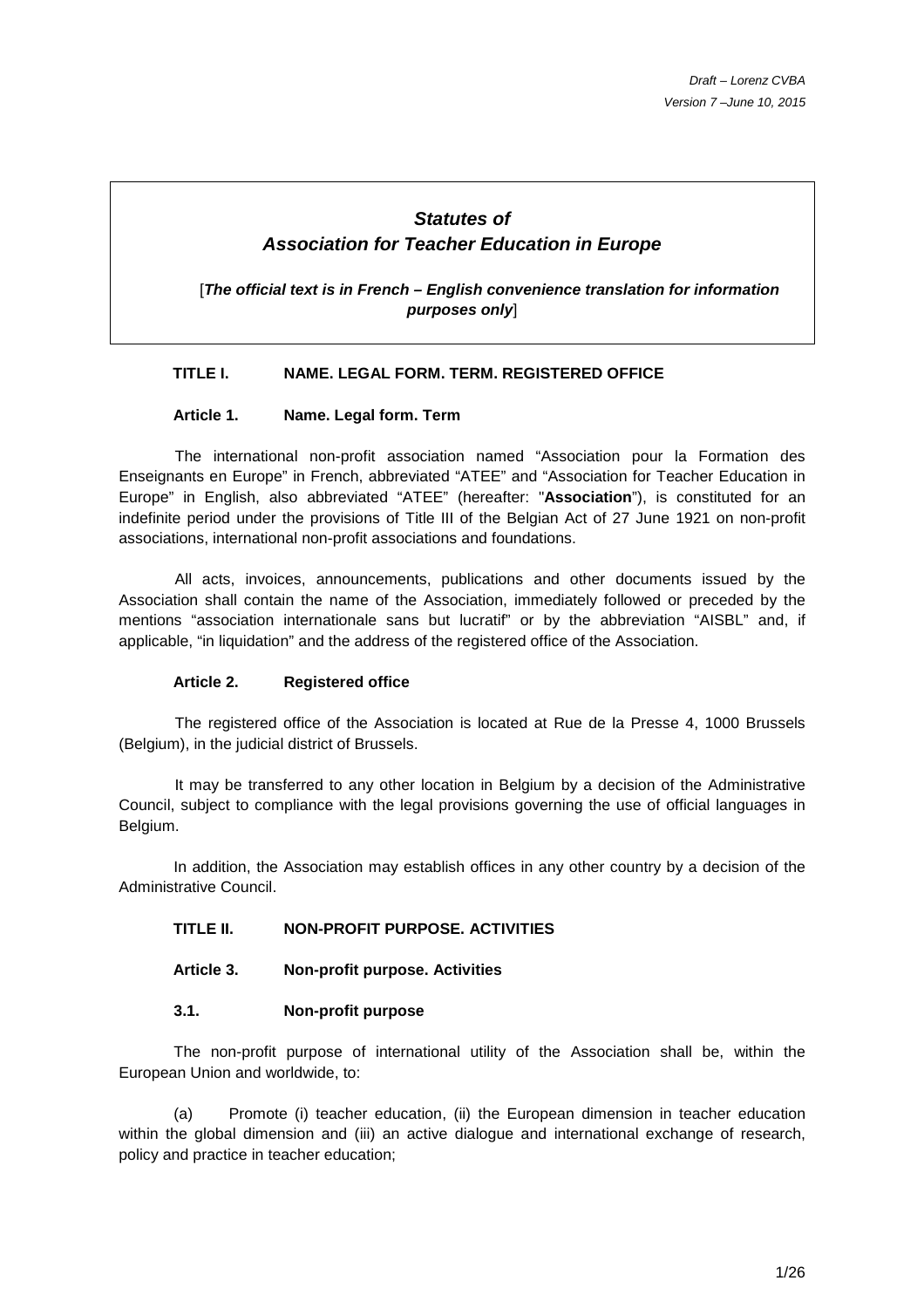(b) Contribute to the development and the enhancement of the professional competences of teachers, during initial, induction and in-service phases and at all levels of the teacher's careers;

(c) Increase and support co-operation between individuals and institutes engaged in teacher education both inside and outside Europe;

(d) Contribute to the promotion and coordination of research regarding development of and innovation in teacher education; and

(e) Stimulate dialogue, communication, exchanges and co-operation between teacher educators, researchers, students, teachers, employers, politicians, policy makers, inspectorate, universities and other institutions, Non-Governmental Organisations (NGOs) and any other natural persons and/or legal entities involved in teacher education, research and innovation in (teacher) education and people responsible for teacher education.

### **3.2. Activities**

To that effect, the Association may develop, alone or in collaboration with third parties, directly or indirectly, all activities related, directly or indirectly, to its purpose. The Association may, in particular develop the following non-exhaustive list of activities for its Members and/or third parties:

(a) Gather, analyse, exchange, compare and disseminate information on the changes that influence teacher education;

(b) Issue publications and publish the Journal(s) of the Association, such as the European Journal of Teacher Education (hereafter: "**EJTE**");

(c) Represent and promote the common interests of its Members vis-à-vis the European Union institutions, the national, federal or local governments, public authorities, international organisations, and the general public;

(d) Assist Members in organising and arranging conferences, seminars, workshops, and other programmes and meetings at international and national levels and organise and arrange conferences, seminars, workshops, and other programmes and meetings at international and national levels;

(e) Undertake alone or with others, joint activities as partner or in any other capacity with the institutions of the European Union, national, federal or local governments, or other public and semi-public authorities and private corporations and organisations;

(f) Establish and maintain close contacts with initiatives and/or organisations having a purpose similar to the purpose of the Association, as well as other regional and/or international initiatives and/or organisations; and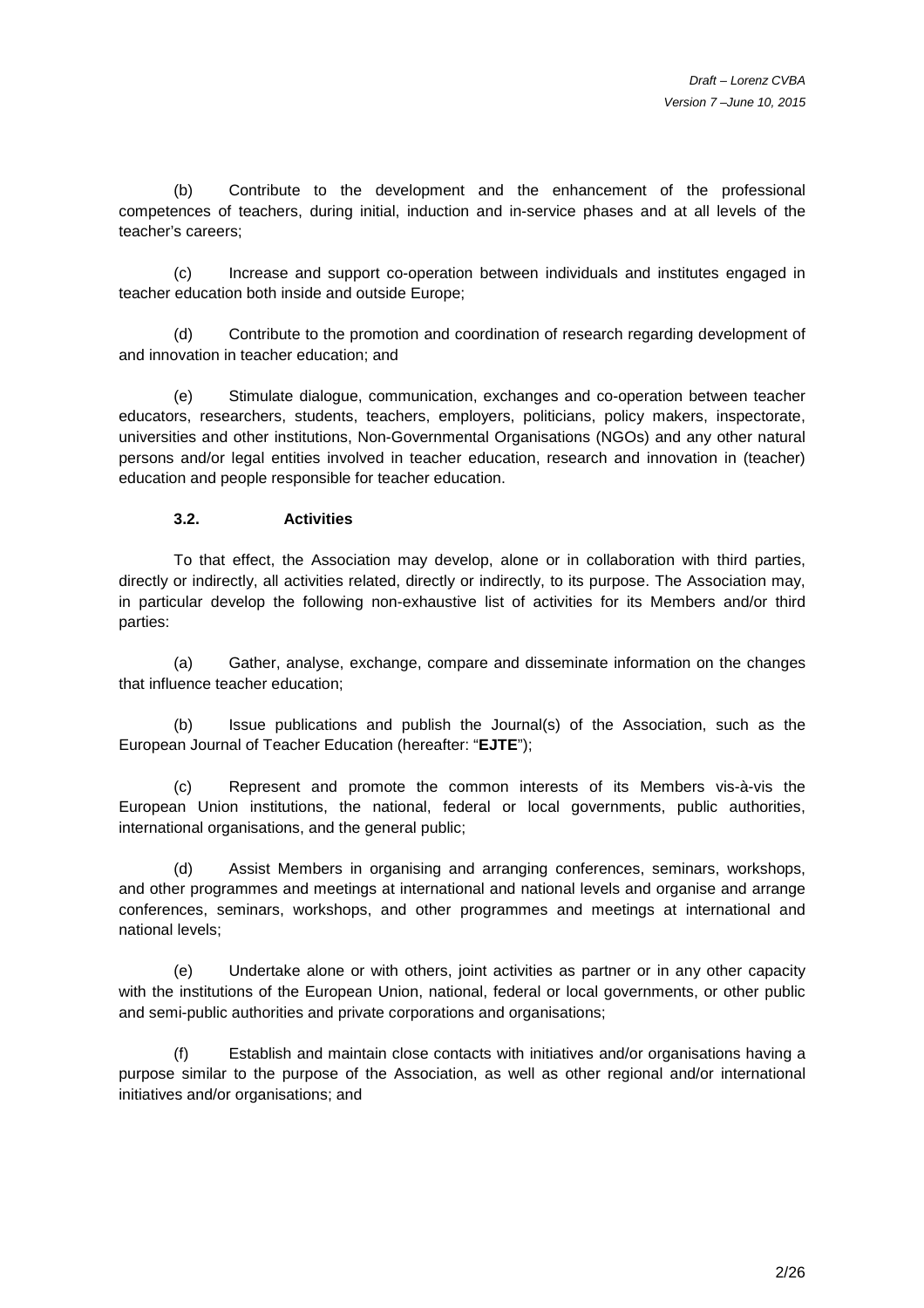(g) Apply for grants from the European Union, national, federal or local governments or other public and semi-public authorities.

In addition, the Association may support and have interests in any other activities or legal entities which are similar or related to those defined above. The Association shall perform and develop its activities either in Belgium or abroad and may be member of or set up other non-profit entities with purposes related to those of the Association.

#### **TITLE III. MEMBERS**

#### **Article 4. Membership**

The Association shall have two (2) membership categories: Institutional Members and Individual Members. The Association shall always consist of at least two (2) Members.

All references in these Statutes to "Member" or "Members" without any other specification are references to Institutional Members and Individual Members collectively.

The rights and obligations of the Members shall be as defined in and pursuant to these Statutes.

#### **Article 5. Institutional Members**

The category of Institutional Membership is open and accessible to any legal entity which:

(a) Has the legal personality in accordance with the laws and practices of its country of origin; and

(b) Is actively engaged in initial and/or continuing teacher education and/or educational research related to teacher education and/or educational policy related to teacher education.

Institutional Members shall enjoy all membership rights, including voting rights.

#### **Article 6. Individual Members**

The category of Individual Membership is open and accessible to any natural person who is interested in teacher education.

Individual Members shall enjoy all membership rights, including voting rights.

#### **Article 7. Admission to membership**

 Any applicant to membership of the Association shall submit an application form for admission to membership via regular mail or any other means of written communication (including e-mail) to the Secretary.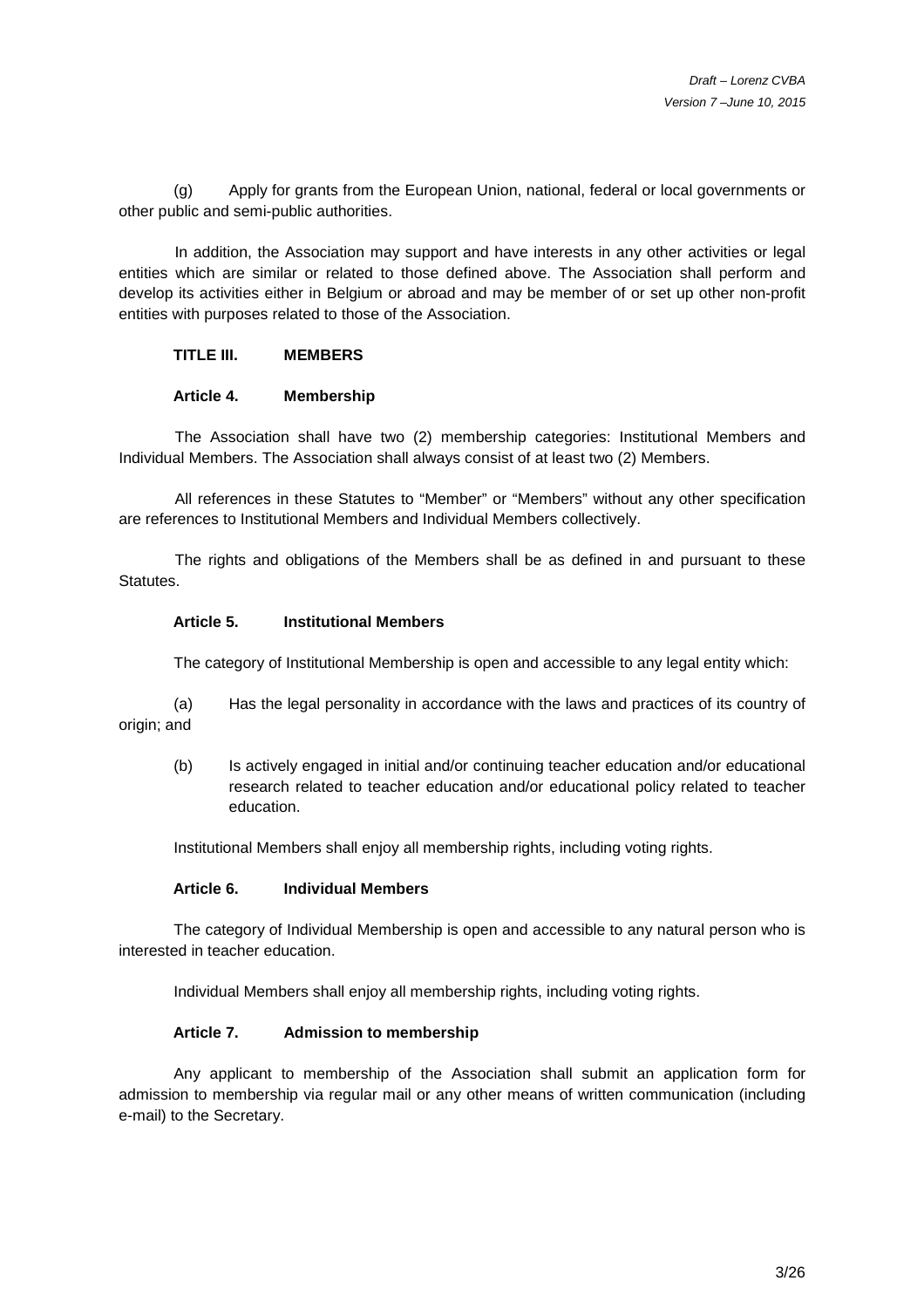The Secretary may request any information to apply for membership he/she deems necessary to verify if all conditions for membership are complied with. After having verified if all conditions for membership are complied with, the Secretary shall decide on the admission to membership. The decisions of the Secretary regarding membership admissions are final, sovereign and must be motivated.

#### **Article 8. Representation of Institutional Members**

 Each Institutional Member shall appoint one person, called the "Representative", to represent it within the Association. Each Representative shall cast the vote of his/her Institutional Member and maintain the administrative relationship with the executive secretariat. Each Representative must have full capacity powers to represent his/her Institutional Member.

#### **Article 9. Resignation. Exclusion**

 Members are free to resign from the Association at all times by giving written notice via registered mail with acknowledgment of receipt or email with acknowledgment of receipt, at least three (3) months before 31 December of each year, to the Secretary. The Secretary shall submit the resignation to the Administrative Council, which shall in turn take note of it. The resignation shall be effective on the date on which the written notice has been sent to the Secretary.

 A Member who (i) ceases to satisfy the definition of the membership category it belongs to as set out in Articles 5 and 6 of these Statutes, or (ii) is not duly or timely or fully complying with these Statutes, the internal rules, if any, and/or any decision validly taken by the bodies of the Association, or (iii) does not pay all its membership fees within the stated period, if applicable, or (iv) infringes the interests of the Association, or (v) is in a situation of judicial administration, or bankruptcy, judicial reorganisation, dissolution or liquidation, or is subject to insolvency proceedings of a similar nature under the laws of any jurisdiction, or (vi) for any other reasonable cause, may be excluded from membership, upon decision of the Administrative Council.

 Before excluding a Member, the Administrative Council shall provide the concerned Member with the relevant details in writing via registered mail ninety (90) calendar days in advance of the proposed exclusion date. The concerned Member has then time to definitely remedy the consequences of the breach or breaches having led to the proposal of exclusion of the concerned Member. The Administrative Council may decide to exclude a Member, provided that the concerned Member is convened at the meeting and has received the possibility to defend its position during the meeting of the Administrative Council and prior to the voting on the exclusion. The decisions of the Administrative Council regarding the exclusion of a Member are final, sovereign and must be motivated. All membership rights of the Member concerned by the abovementioned exclusion procedure shall be suspended until the decision of the Administrative Council.

 A Member who, in whatever way and for whatever reason, ceases to be a Member of the Association shall (i) remain liable for its obligations towards the Association, including for the payment of the membership fees, if applicable, up to the end of the financial year in which the termination of its membership became effective, (ii) have no claims for compensation on the Association or for its assets, (iii) forthwith cease to hold itself out as a Member of the Association in any manner, (iv) upon decision of the Secretary, promptly deliver to the Association all material, equipment, software, and documents, in written, electronic or digital form, in its possession that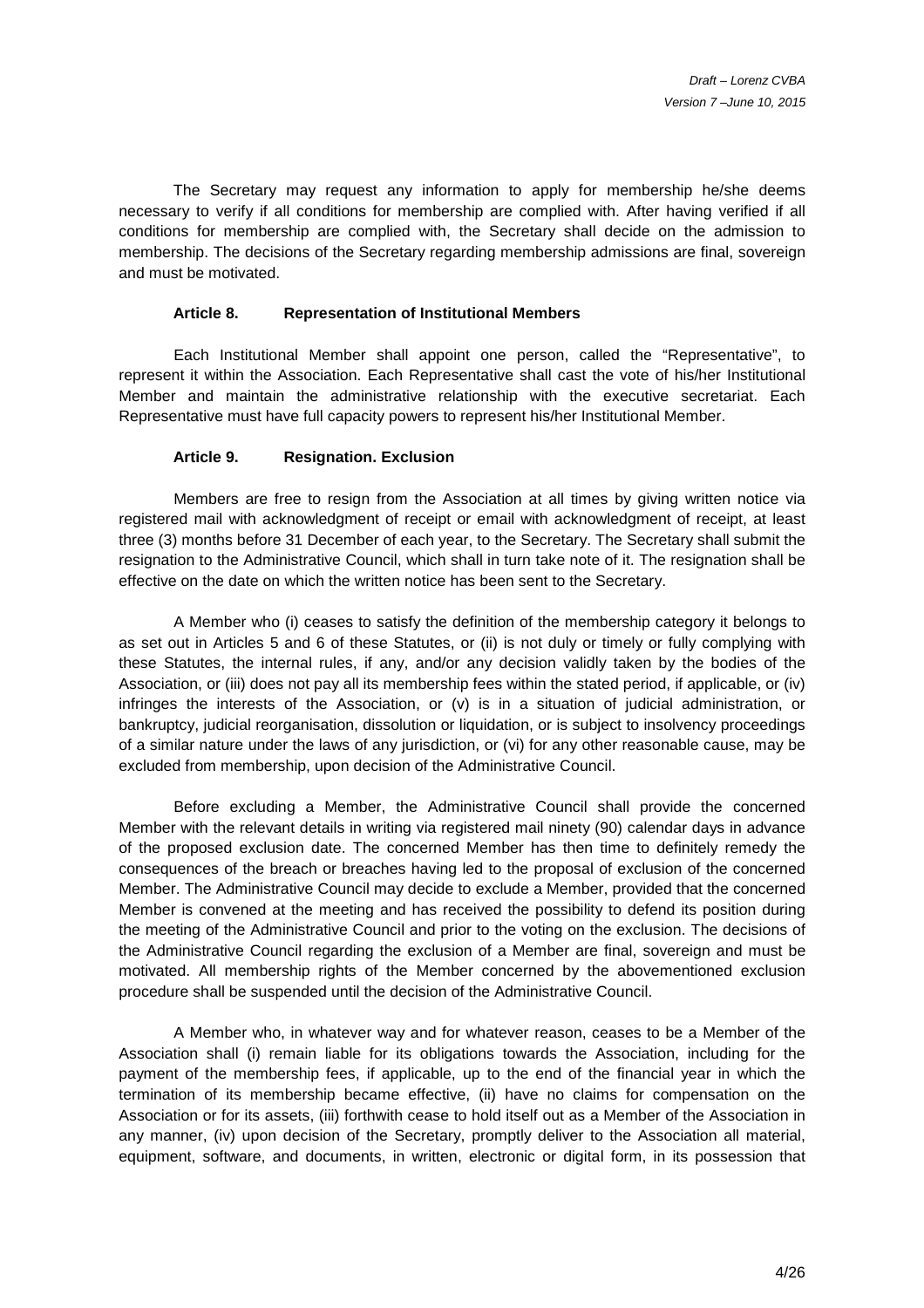have been provided by the Association, and (v) remain liable for its obligations towards the Association for any outstanding project reports that are due.

A Member which has resigned or has been excluded from the Association and wishes to rejoin the Association as a Member shall be considered as an applicant to membership.

#### **Article 10. Membership fees**

Each Institutional Member shall pay membership fees per year, as decided upon by the Administrative Council. Each year, the amount of membership fees, the membership fees category and the calculation method of the membership fees for each Institutional Member shall be decided by the Administrative Council based, amongst others, on the number of votes as determined pursuant to Article 14.2 of these Statutes.

 Each Individual Member shall pay membership fees per year, as decided upon by the Administrative Council. Each year, the amount of membership fees and the calculation method of the membership fees for each Individual Member shall be decided by the Administrative Council.

Without prejudice to Article 9 of these Statutes, if a Member fails to pay the membership fees within ninety (90) calendar days after a reminder has been sent to the Member by the Secretary, the voting rights of the Member shall be automatically and immediately suspended until the payment of the membership fees due.

In addition to membership fees, Members can be subject to the payment of additional contributions. The amount of the additional contributions shall be proposed by the Administrative Council to the General Assembly for approval.

### **Article 11. Compliance with the Statutes and the internal rules**

Any Member of the Association shall expressly adhere to these Statutes and the internal rules, if any, as amended from time to time, and commit to (i) actively cooperate towards the achievement of the purpose of the Association and (ii) pay the annual membership fees, if applicable, including those for the year in which the application for admission to membership is submitted, pursuant to Article 7 of these Statutes.

# **TITLE IV. HONORARY PERSONS AND LIFETIME HONORARY PERSONS**

#### **Article 12. Honorary Persons and Lifetime Honorary Persons**

 The Administrative Council may decide to offer the status of Honorary Person to one or more natural persons being Representatives, Individual Members and/or third parties for a one (1) year term, indefinitely renewable. In certain exceptional cases, the Administrative Council may decide to offer the status of Lifetime Honorary Person to one or more natural persons being Representatives, Individual Members and/or third parties for a lifetime term.

(Lifetime) Honorary Persons shall have no rights in or pursuant to these Statutes, except the right to attend and to be heard in the meetings or parts of meetings of the General Assembly.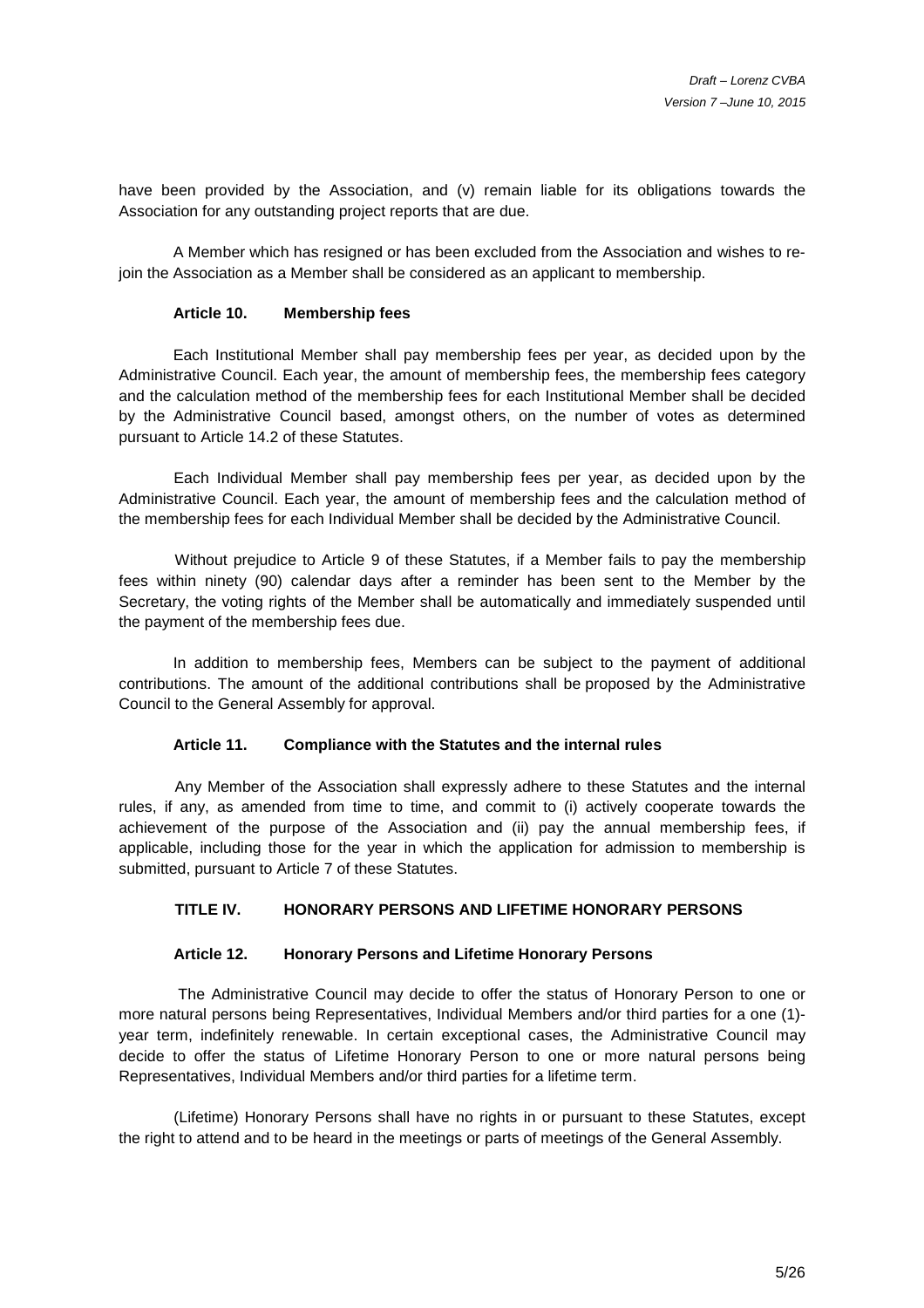# **TITLE V. ORGANIZATIONAL STRUCTURE**

#### **Article 13. Bodies. Principle of single mandate**

The bodies of the Association are:

- (a) The General Assembly;
- (b) The Administrative Council;
- (c) The President;
- (d) The Vice-President;
- (e) The Treasurer;
- (f) The Editorial Board;
- (g) The Secretary;
- (h) The Working Group(s); and
- (i) The Research and Development Community(ies).

No Representative or Individual Member shall hold more than one office/mandate at the same time in the bodies listed in Article 13 of these Statutes. Without prejudice to the preceding sentence: (i) the President and the Vice-President are respectively the President and the Vice-President of the General Assembly; (ii) the President and the Vice-President are respectively the President and the Vice-President of the Administrative Council; (iii) the President, the Vice-president and the Treasurer are members of the Administrative Council; (iv) members of the Administrative Council can also be members of one or more Research and Development Community(ies) and/or one or more Working Group(s) and/or the Editorial Board; and (v) members of the Editorial Board can also be members of the Administrative Council and/or one or more Research and Development Community(ies) and/or one or more Working Group(s).

### **TITLE VI. GENERAL ASSEMBLY**

#### **Article 14. Composition. Voting rights**

**14.1.** The General Assembly shall be composed of all Members. Each Institutional Member shall be represented at the General Assembly by its Representative pursuant to Article 8 of these Statutes.

**14.2.** Each Institutional Member shall have voting rights according to the following weighed voting system:

(a) Each Institutional Member belonging to the membership fees category A shall have two (2) votes;

(b) Each Institutional Member belonging to the membership fees category B shall have four (4) votes;

(c) Each Institutional Member belonging to the membership fees category C shall have six (6) votes;

(d) Each Institutional Member belonging to the membership fees category D shall have eight (8) votes;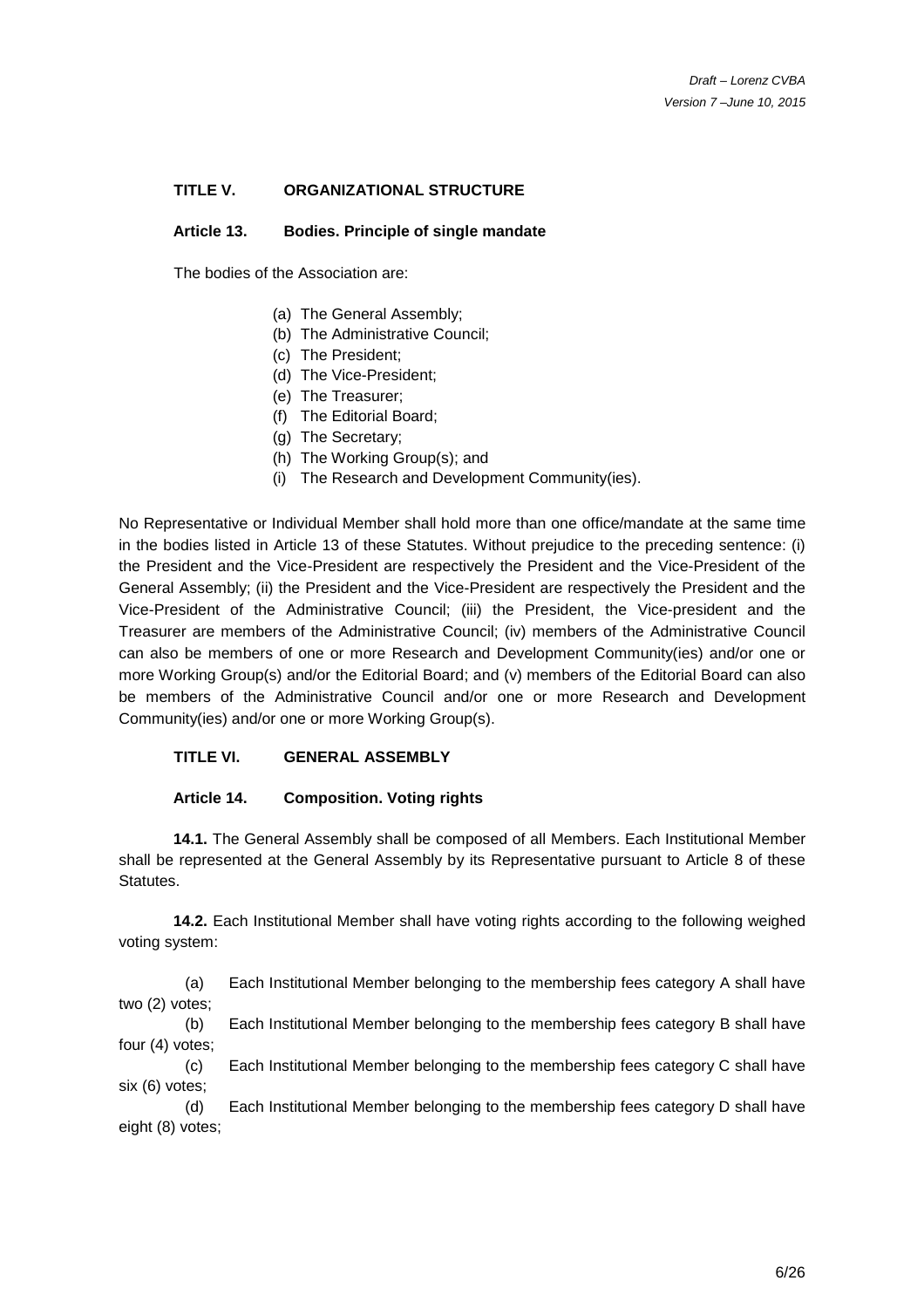(e) Each Institutional Member belonging to the membership fees category E shall have ten (10) votes; and

(f) Each Institutional Member belonging to the membership fees category F shall have twelve (12) votes.

**14.3.** Before 1 October of each year, each Institutional Member shall communicate to the Secretary which membership fees category it wishes to belong to for the next financial year. If an Institutional Member is unable or unwilling to communicate the membership fees category it wishes to belong to for the next financial year, then the Administrative Council has the right to decide in which membership fees category that Institutional Member will belong to for the next financial year.

**14.4.** Each Individual Member shall have one (1) vote.

**14.5.** Each member of the Administrative Council shall have the right to attend the meetings of the General Assembly without voting rights and with the right to be heard. Each member of the Administrative Council, who has been appointed as Representative, shall be authorised to vote in this specific capacity for the Institutional Member he/she represents.

**14.6.** The General Assembly shall be chaired by the President. If the President is unable or unwilling to chair the General Assembly, the General Assembly shall be chaired by the Vice-President. If the President and the Vice-President are both unable or unwilling to chair the General Assembly, the General Assembly shall be chaired by a Representative or an Individual Member being a member of the Administrative Council designated for this purpose by the Administrative Council.

**14.7.** The General Assembly may decide to invite one or more third parties to attend without voting rights one or more meeting(s) or part(s) of meeting(s) of the General Assembly. Upon authorization of the chairperson of the General Assembly these third parties will receive the right to speak.

#### **Article 15. Powers**

 The General Assembly shall have the powers specifically granted to it by law or these Statutes. In particular, the General Assembly shall have the following powers:

(a) The election and revocation of the members of the Administrative Council, the President, and the Vice-President;

(b) If applicable, the appointment and revocation of a statutory auditor and the determination of his/her/its remuneration;

(c) If applicable, the appointment and revocation of an external accountant and the determination of his/her/its remuneration;

(d) The discharge to be given to the members of the Administrative Council and, if any, to the statutory auditor, or to the external accountant;

(e) The approval to establish, delegate tasks to and/or revoke one or more Research and Development Community(ies), upon proposal of the Administrative Council;

(f) The approval of the annual working plan, the annual accounts and the budget of the Association;

(g) The amendment of these Statutes; and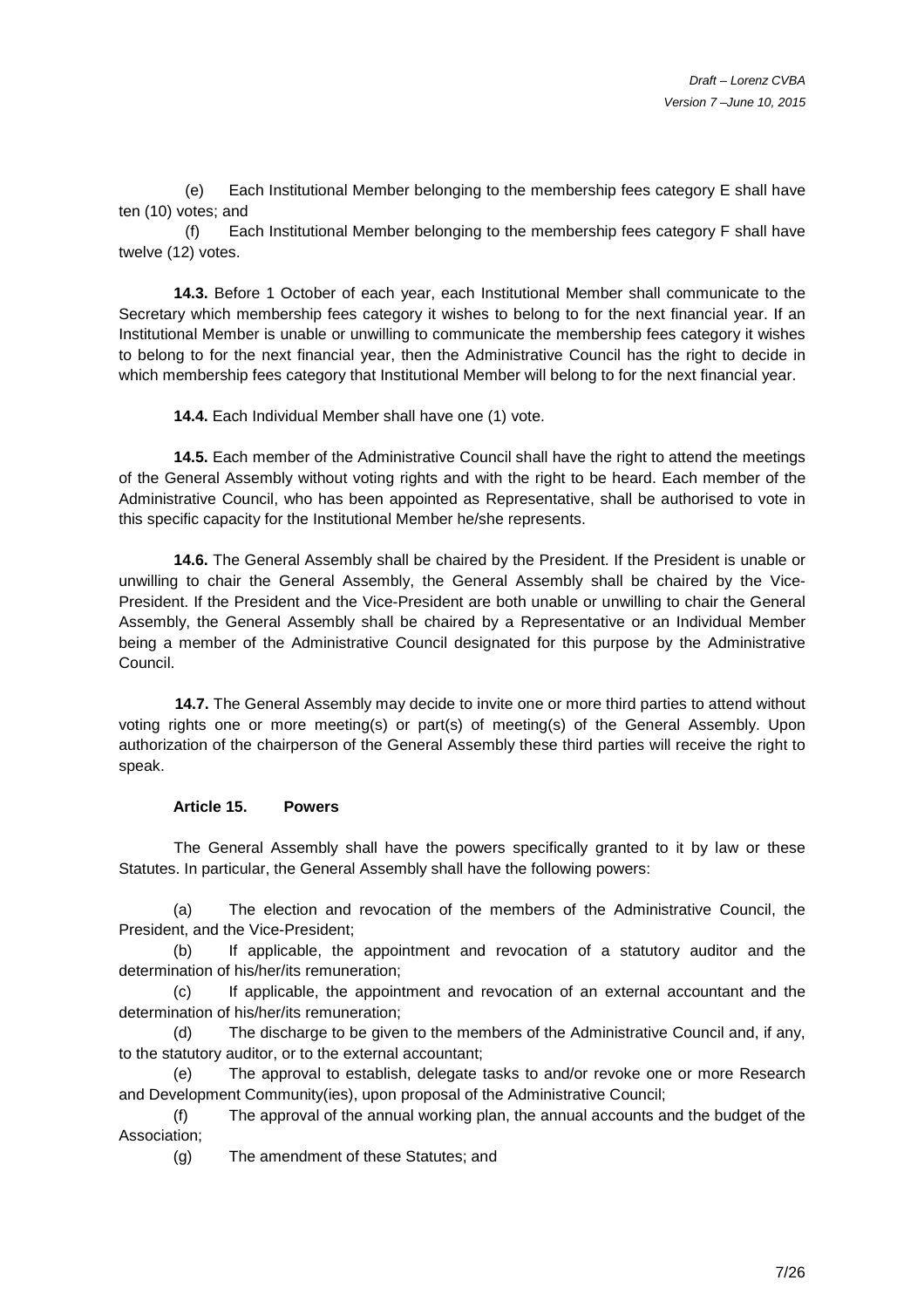(h) The dissolution of the Association, the allocation of the Association's net assets in case of dissolution, and the appointment of one or more liquidator(s).

# **Article 16. Meetings**

The General Assembly shall meet at least once a year upon convening by the President or the Administrative Council, and at such time and place as determined in the convening notice. A meeting of the General Assembly entrusted with the approval of the annual accounts and the budget shall be held within six (6) months following the end of the financial year (hereafter: "**Ordinary General Assembly**"). Each year, the Administrative Council shall determine the exact date of the Ordinary General Assembly.

 An extraordinary General Assembly shall be convened at any time by the President or the Administrative Council whenever required by the interests of the Association. An extraordinary General Assembly shall be convened by the President at the request of one third (1/3) of the Members.

If the President is unable or unwilling to convene the General Assembly, the General Assembly shall be convened by the Vice-President. If the President and the Vice-President are both unable or unwilling to convene the General Assembly, the General Assembly shall be convened by the Administrative Council.

# **Article 17. Proxies**

 Each Member shall have the right, via regular mail or via any other means of written communication (including e-mail), always with copy to the Secretary via similar means, to give a proxy to another Member of its membership category to be represented at a General Assembly meeting. No Member may hold more than two (2) proxies.

Each Member shall have the right, via regular mail or via any other means of written communication (including e-mail), always with copy to the Secretary via similar means, to give a proxy to another Member of its membership category or a third party in case of a General Assembly having to adopt in the presence of a notary amendments to these Statutes which must be recorded in a notarial deed, provided that these amendments have been previously approved by the General Assembly according to the attendance and voting quorums stipulated in Article 53 of these Statutes. In that case, each Member or third party may hold an unlimited number of proxies.

### **Article 18. Convening notices. Agenda**

 Convening notices for the General Assembly shall be notified to the Members and the members of the Administrative Council by the Secretary via regular mail or via any other means of written communication (including e-mail) at least twenty-eight (28) calendar days before the date of the meeting. The convening notice shall mention the date, time and place of the meeting of the General Assembly. The agenda and the material documents necessary for the discussion shall be attached to the convening notices. The agenda of the meetings of the General Assembly shall be prepared by the Secretary and adopted by the President or the Administrative Council.

 The Members shall have no right to propose (an) additional item(s) on the agenda of the General Assembly before the meeting of the General Assembly.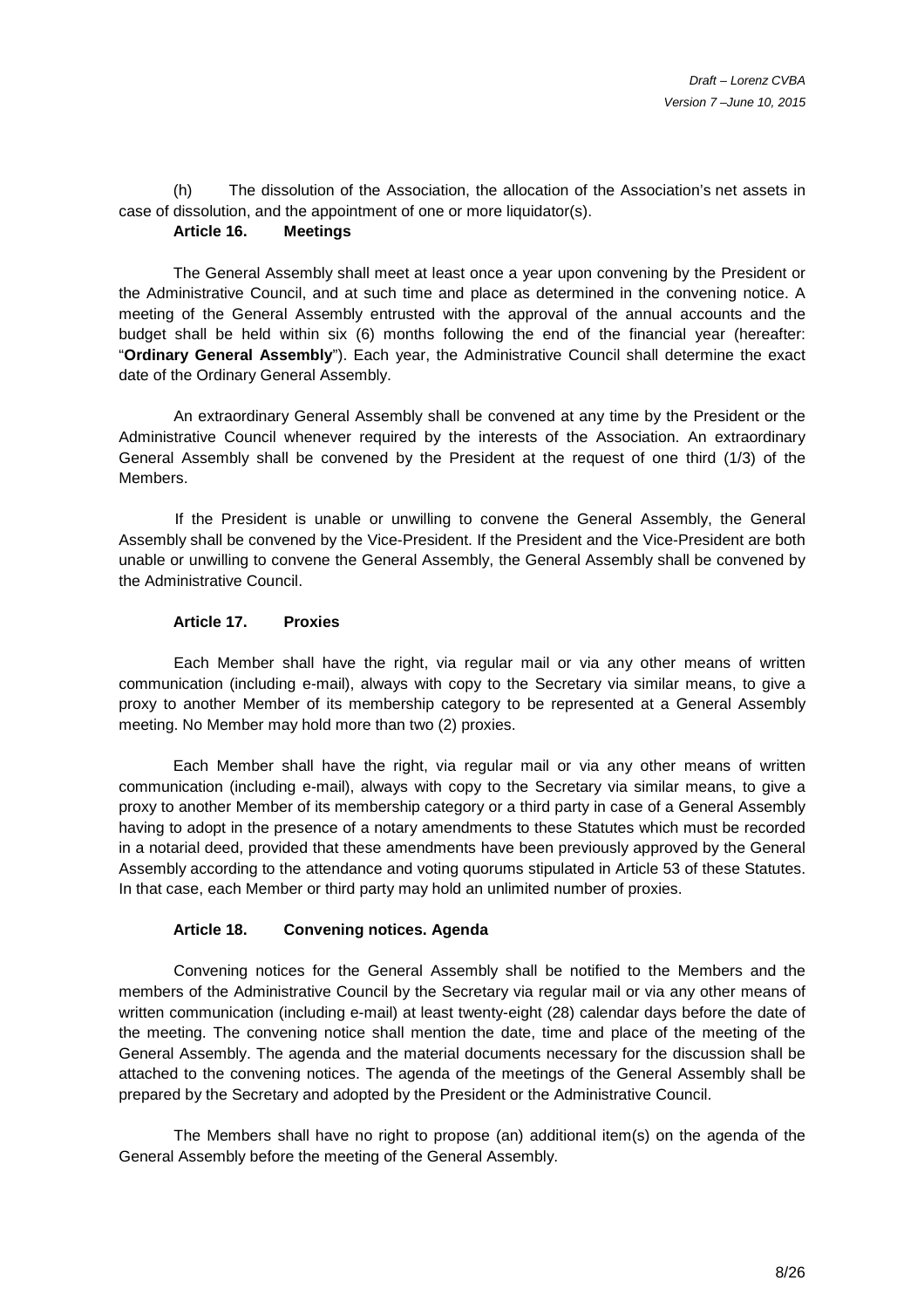No vote shall be cast regarding an item that is not listed on the agenda, except if two thirds (2/3) of the Members are present or represented at a meeting of the General Assembly and vote to proceed with such vote.

 Each Member and each member of the Administrative Council shall have the right, before, during or after a meeting of the General Assembly, to waive the convening formalities and periods required by the present Article. Unless he/she/it disagrees, any Member present or represented and any member of the Administrative Council present at a meeting of the General Assembly shall be considered to have been regularly convened to this meeting.

#### **Article 19. Quorum. Votes**

 Unless otherwise stipulated in these Statutes, the General Assembly shall be validly constituted when at least one third (1/3) of the Members are present or represented. In any case, the General Assembly shall always be constituted of at least two (2) natural persons physically present.

 If one third (1/3) of the Members are not present or represented at the first meeting, a second meeting of the General Assembly may be convened pursuant to Article 18 of these Statutes, at least twenty-eight (28) calendar days after the first meeting of the General Assembly. The second meeting of the General Assembly shall validly deliberate, irrespective of the number of Members present or represented, in accordance with the majorities stipulated in the third paragraph of this Article.

 Unless otherwise stipulated in these Statutes, decisions of the General Assembly shall be validly adopted if they obtain a majority of fifty percent (50%) plus one (1) vote of the votes cast by the Members present or represented.

 Blank votes, invalid votes and abstentions shall not be counted. In the event of a tie, the Member whose Representative is the President, or if the President is an Individual Member, the Individual Member himself/herself, shall have the decisive vote and in its absence (whether represented or not), the Member whose Representative is the Vice-President, or if the Vice-President is an Individual Member, the Individual Member himself/herself. If the Member whose Representative is the President, or if the President is an Individual Member, the Individual Member himself/herself, and the Member whose Representative is the Vice-President or if the Vice-President is an Individual Member, the Individual Member himself/herself are both absent (whether represented or not), the Member whose Representative or the Individual Member that has been designated by the Administrative Council to chair the General Assembly shall have the decisive vote.

The votes are issued by a call out, or by a show of hands, unless a secret ballot is requested by at least one third (1/3) of the Members present or represented.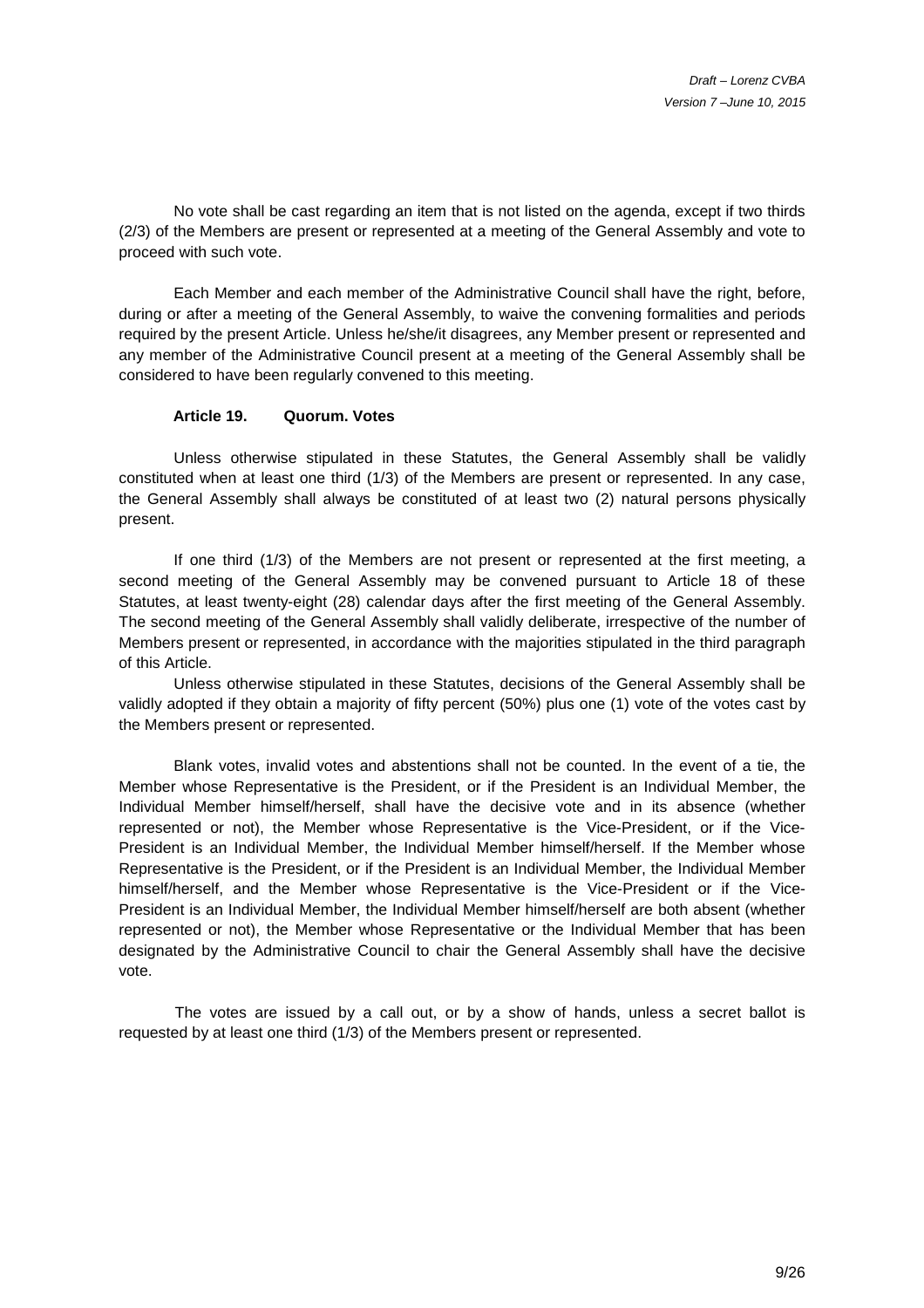#### **Article 20. Register of minutes**

 Minutes shall be drawn up at each General Assembly meeting. They shall be approved and signed by the President and kept in a register of minutes. Copies of resolutions shall be sent via regular mail or via any other means of written communication (including e-mail) by the Secretary to the Members. The register of minutes shall be kept at the registered office of the Association where all Members may consult it, without, however, displacing it.

#### **TITLE VII. ADMINISTRATIVE COUNCIL**

#### **Article 21. Composition**

**21.1.** The Association shall be administered by an Administrative Council composed of minimum seven (7) and maximum fifteen (15) members of the Administrative Council.

**21.2.** Each member of the Administrative Council shall be:

(a) A Representative of an Institutional Member or an Individual Member; and

(b) An expert regarding one or more service(s) provided by the Association to the Members and/or one or more field(s) covered by the Association.

**21.3.** The Administrative Council cannot be composed of members of the Administrative Council working for, representing, or employed by a same legal entity.

**21.4.** The General Assembly shall elect the members of the Administrative Council. The members of the Administrative Council are elected for a three (3) years term, renewable once. A member of the Administrative Council whose mandate has been renewed once may only be reelected for a new three (3) years term, renewable once, three (3) years after his/her mandate as a member of the Administrative Council has ended. Their mandate shall be non-remunerated. The Association shall cover all reasonable travel and accommodation expenses exposed by the members of the Administrative Council to attend the meetings of the Administrative Council.

**21.5.** Each Member may propose one (1) candidate member of the Administrative Council to the Administrative Council at least fifty-six (56) calendar days in advance of a meeting of the General Assembly at which one or more member(s) of the Administrative Council will be elected. Each candidate member of the Administrative Council must be supported by at least two (2) Members which are not of the same nationality. One (1) Member cannot support more than two (2) candidate members of the Administrative Council. The Administrative Council must inform the Members as soon as a new election by the General Assembly is necessary. The Administrative Council, taking into account the criterion set out in paragraph 21.3. of the present Article, shall draw up a list of all proposed members of the Administrative Council. The list shall be attached to the convening notice of the meeting of the General Assembly at which one or more member(s) of the Administrative Council will be elected. The list shall indicate for each proposed member of the Administrative Council the criteria set out in paragraph 21.2. of the present Article and shall indicate if the proposed member of the Administrative Council is a Representative of an Institutional Member or an Individual Member. If there is no list or an incomplete list of candidate members of the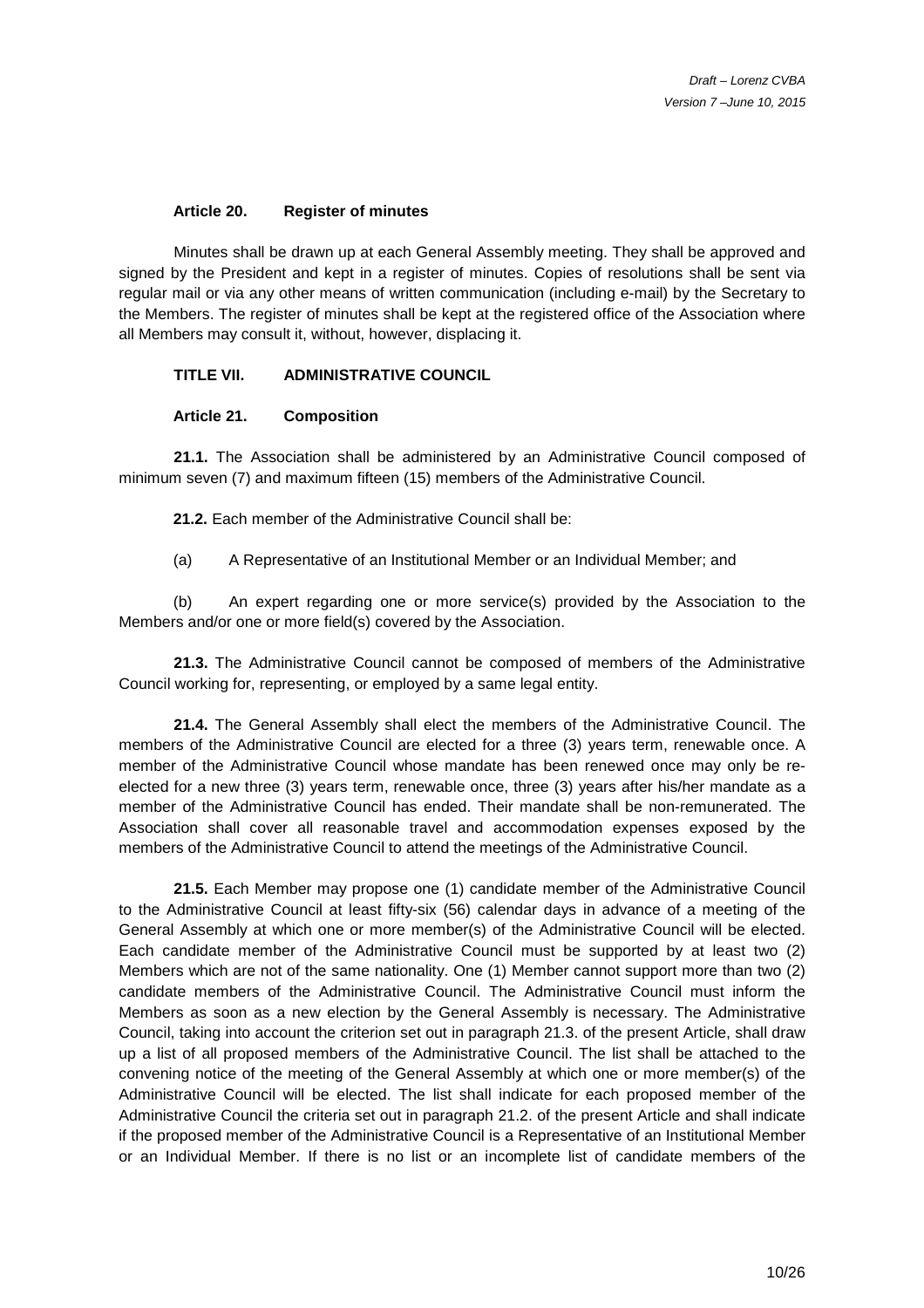Administrative Council, the General Assembly may freely elect without any formality one or more member(s) of the Administrative Council out of the Representatives of the Institutional Members and the Individual Members.

**21.6.** At the meeting of the General Assembly during which one or more member(s) of the Administrative Council will be elected, a first round of voting shall be held on all candidate members of the Administrative Council. For each candidate member of the Administrative Council, the Members shall vote against or in favor of his/her election or abstain. The candidate members of the Administrative Council obtaining the highest numbers of votes shall be elected according to the number of positions to fill. By derogation to Article 26 of these Statutes, it is not required that the candidate members of the Administrative Council, in order to be elected, obtain a majority of fifty percent (50%) plus one (1) vote of the votes cast by the Members present or represented. In the event of a tie regarding the last position to be filled, a second round of voting for the concerned candidate members of the Administrative Council shall be held. The procedure as described above for the first round of voting shall apply mutatis mutandis to the second round of voting.

**21.7.** Members of the Administrative Council shall be elected by secret ballots.

**21.8.** The mandate of a member of the Administrative Council terminates by expiry of his/her membership of the Administrative Council. The mandate of a member of the Administrative Council terminates as of right and with immediate effect, (i) by death or incapacity, or (ii), if applicable, if a member of the Administrative Council ceases to be employed by or is no longer otherwise linked to the Institutional Member he/she is representing, or (iii) if the Institutional Member the member of the Administrative Council represents or the Individual Member being a member of the Administrative Council, for whatever reason, ceases to be a Member of the Association, or (iv) if the Institutional Member the member of the Administrative Council represents, is in a situation of judicial administration, or bankruptcy, judicial reorganisation, dissolution or liquidation, or is subject to insolvency proceedings of a similar nature under the laws of any jurisdiction, or (v) if a member of the Administrative Council does no longer meet the criteria set out in paragraph 21.2. of the present Article.

**21.9.** The mandate of a member of the Administrative Council also terminates upon revocation by the General Assembly. The General Assembly may revoke a member of the Administrative Council at any time and does not need to motivate its decision, without any compensation or cost becoming due by the Association, and provided that the member of the Administrative Council concerned is convened at the meeting and has received the possibility to defend his/her position during the meeting of the General Assembly and prior to the voting on the revocation.

**21.10.** The members of the Administrative Council are also free to resign from their office at any time by submitting, via registered mail or via any other means of written communication (including e-mail) with acknowledgment of receipt, their resignation to the President. In case of termination of the mandate of a member of the Administrative Council for whatever reason, except the cases of automatic termination of the mandate of a member of the Administrative Council, or revocation, the member of the Administrative Council shall continue performing the duties of his/her office until he/she has been replaced within sixty (60) calendar days.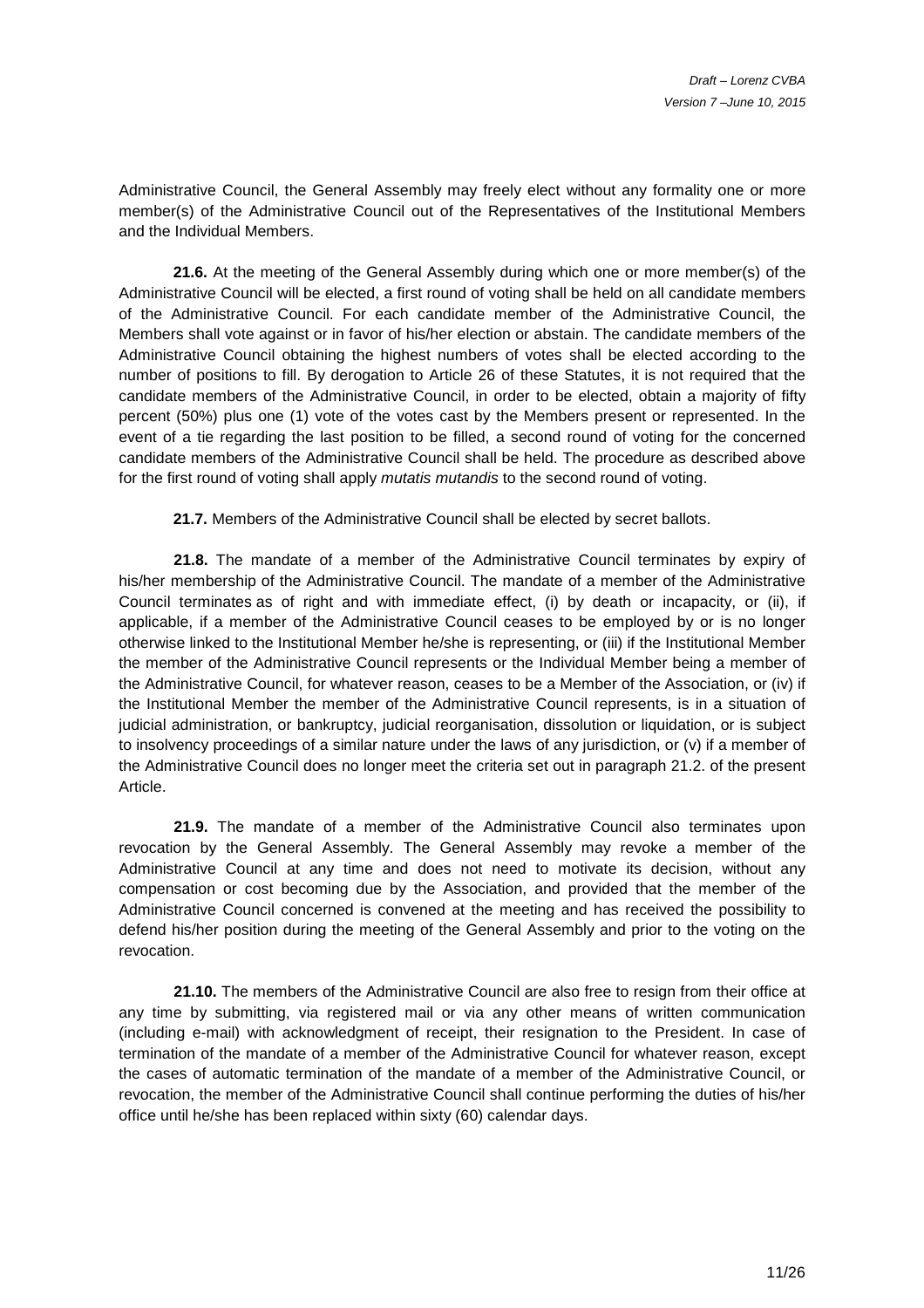**21.11.** If the mandate of a member of the Administrative Council ceases before its term, for whatever reason, the Administrative Council may freely elect (by co-optation) a new member of the Administrative Council for the remainder of the term, provided that the member of the Administrative Council elected (by co-optation) fulfils the criteria for the composition of the Administrative Council of the replaced member of the Administrative Council.

**21.12.** In case of termination of the mandate of a member of the Administrative Council for whatever reason, the member of the Administrative Council shall have no claims for compensation on the Association or for its assets, without prejudice to the mandatory labour law provisions, if applicable.

**21.13.** The Administrative Council shall be chaired by the President. If the President is unable or unwilling to chair the Administrative Council, the Administrative Council shall be chaired by the Vice-President. If the President and the Vice-President are both unable or unwilling to chair the Administrative Council, the Administrative Council shall be chaired by the oldest member of the Administrative Council (in age) present.

**21.14.** The Administrative Council may invite one or more third party(ies) to attend without voting rights one or more meeting(s) or part(s) of meeting(s) of the Administrative Council.

### **Article 22. Powers**

 The Administrative Council shall have all powers necessary to accomplish the purpose of the Association, except for the powers that are specifically granted to other bodies of the Association by law or these Statutes. The Administrative Council shall act as a collegial body.

The Administrative Council shall in particular have the following powers:

- (a) The transfer of the Association's registered office;
- (b) The determination of the strategies and general policies of the Association;
- (c) The general management and administration of the Association;
- (d) The monitoring of the budget expenditures and the allocation of the budget;

(e) The decision regarding the amount of membership fees and the calculation method of the membership fees for the Institutional Members and the Individual Members;

- (f) The execution of the decisions of the General Assembly;
- (g) The exclusion of Members;
- (h) The election and revocation of the Treasurer;
- (i) The election and revocation of the Secretary, including the discharge to be given;

(j) Upon proposal of the Secretary, the hiring and the dismissal of the employees of the executive secretariat of the Association;

(k) The proposal of the amount of the additional contributions to the General Assembly;

(l) Upon receipt of the draft annual working plan, the draft annual accounts and the draft budget from the Secretary, the finalization and approval of these documents that must be submitted to the General Assembly for approval;

- (m) The adoption, the amendment and the revocation of the internal rules, if any;
- (n) The adoption of propositions to be submitted to the General Assembly;

(o) The election and revocation of the members of the Editorial Board, the Editor and the Co-Editor(s);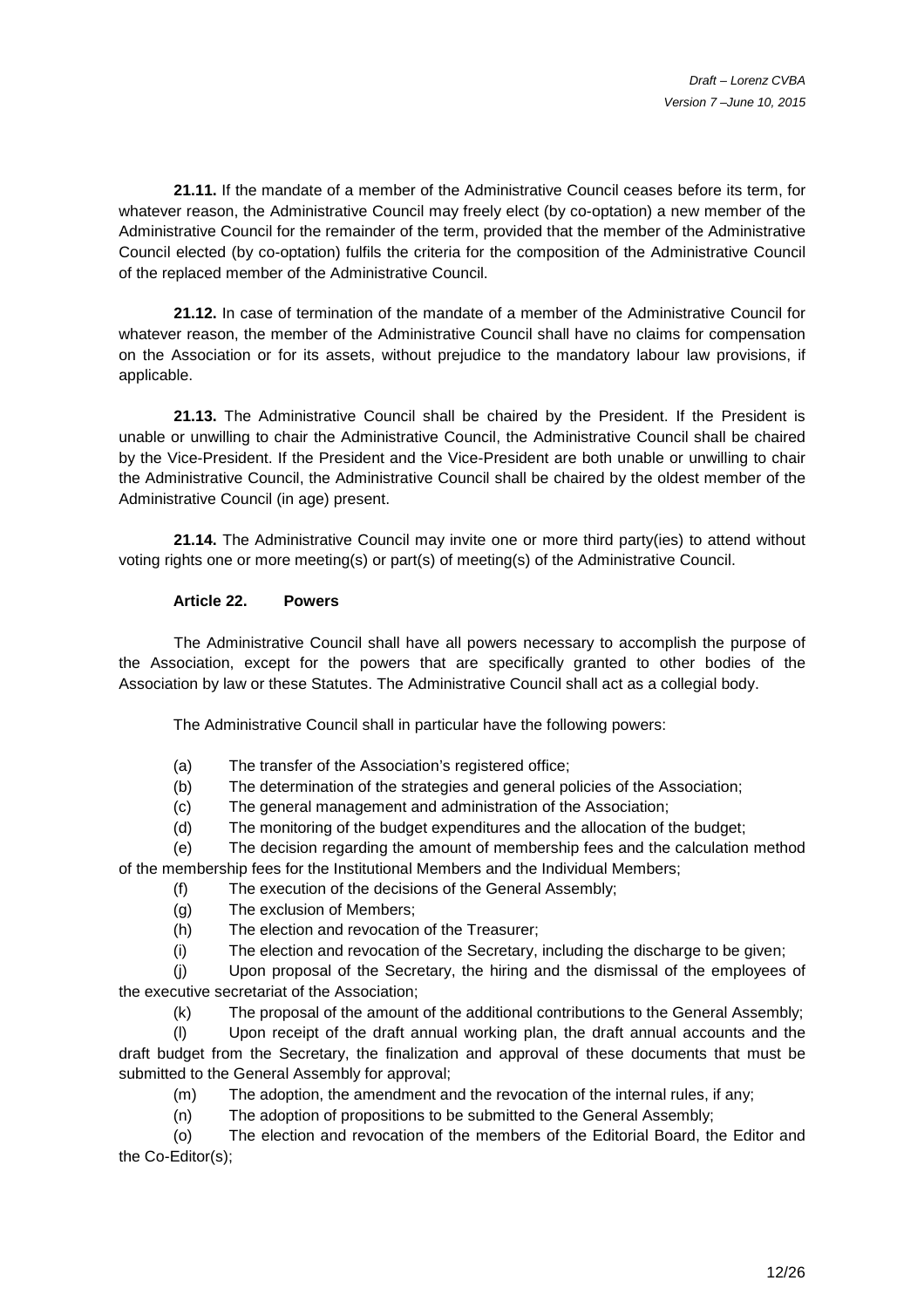(p) The decisions to establish, determine the working and governance rules of, and delegate tasks to one or more Working Group(s) and the overseeing of this/these; and

The proposal to establish, delegate tasks to, and/or revoke one or more Research and Development Community(ies) to the General Assembly;

(r) The election and revocation of the members of the Research and Development Community(ies), the election and revocation of the Chair(s) and Co-Chair(s) of the Research and Development Community(ies), and the overseeing of this/these.

 Each year, before the approval of the annual accounts by the Ordinary General Assembly, the Administrative Council shall report to the General Assembly on the annual activity of the Association which includes at least information regarding (i) the use of the budget, (ii) the setting of the calculation method and the amount of the annual membership fees, and (iii) the activities of the Association.

 At any time, the Administrative Council may delegate specific powers to one or more member(s) of the Administrative Council or other persons or bodies, with or without sub-delegation powers to the legal extent possible.

#### **Article 23. Meetings**

 The Administrative Council shall meet every time the interests of the Association so require and at least once a year, upon convening by the President, and at such time and place as determined in the convening notice. If the President is unable or unwilling to convene the Administrative Council, the Administrative Council shall be convened by the Vice-President. If the President and the Vice-President are both unable or unwilling to convene the Administrative Council, the Administrative Council shall be convened by the oldest member of the Administrative Council (in age).

#### **Article 24. Proxies**

 Each member of the Administrative Council shall have the right, via regular mail or via any other means of written communication (including e-mail), to give a proxy to another member of the Administrative Council, to be represented at an Administrative Council meeting. No member of the Administrative Council may hold more than two (2) proxies.

# **Article 25. Convening notices. Agenda**

 Convening notices for the Administrative Council shall be notified to the members of the Administrative Council by the Secretary via regular mail or via any other means of written communication (including e-mail) at least seven (7) calendar days before the meeting. The convening notices shall mention the date, time and place of the meeting. The agenda and the material documents necessary for the discussion shall be attached to the convening notices. The agenda of the meetings of the Administrative Council shall be prepared by the Secretary and adopted by the President. If the President is unable or unwilling to adopt the agenda, the agenda shall be adopted by the Vice-President. If the President and the Vice-President are both unable or unwilling to adopt the agenda, the agenda shall be adopted by the oldest member of the Administrative Council (in age) present.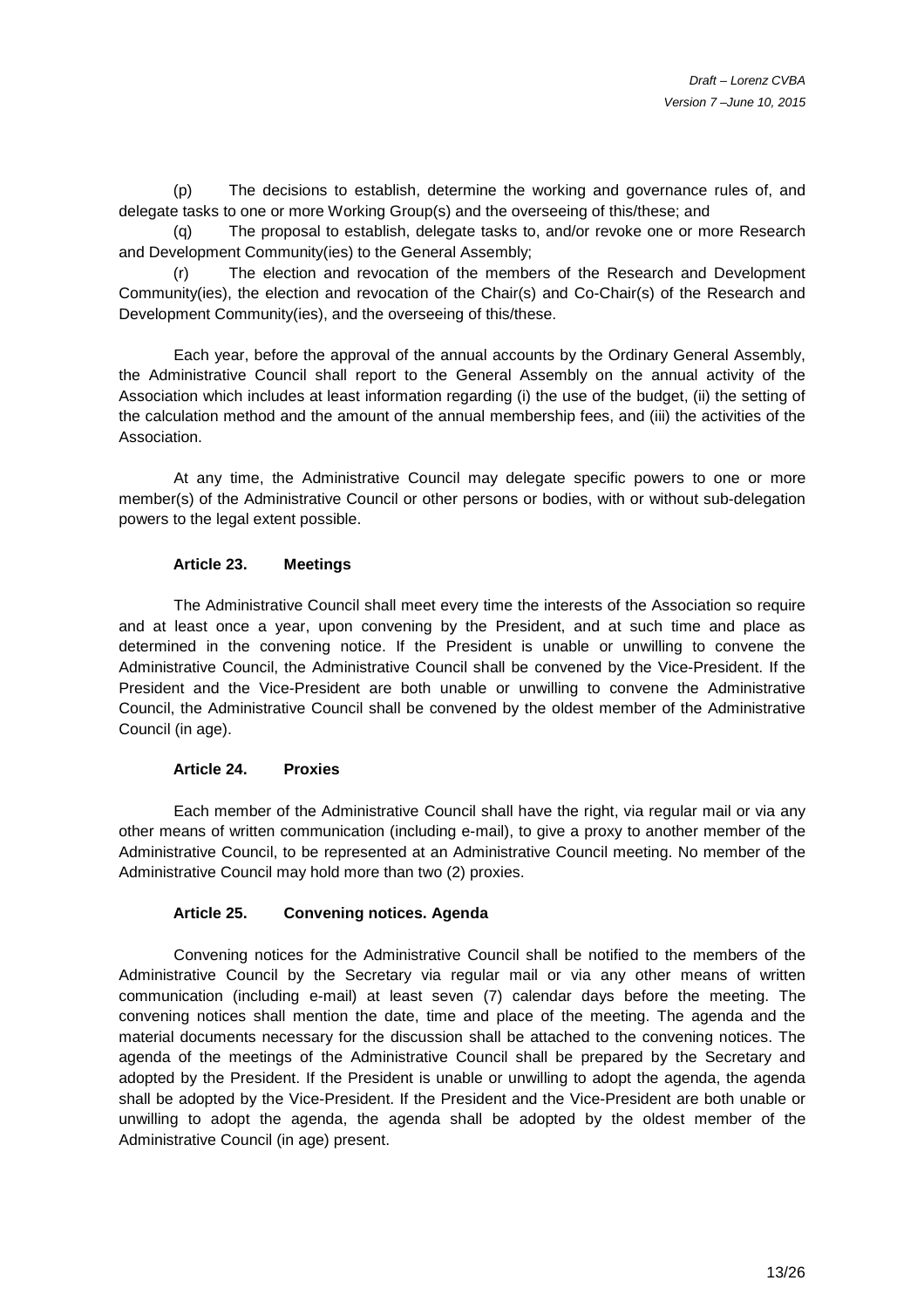Each member of the Administrative Council shall have the right to propose any additional item to be included on the agenda of the Administrative Council, which shall be notified via regular mail or via any other means of written communication (including e-mail) to the President at least five (5) calendar days before the meeting. In such a case, the President shall inform the members of the Administrative Council of the additional item(s) on the agenda of the Administrative Council via regular mail or via any other means of written communication (including e-mail) at least three (3) calendar days before the meeting of the Administrative Council.

 Each member of the Administrative Council shall have the right, before, during or after a meeting of the Administrative Council, to waive the convening formalities and periods required by the present Article. Unless he/she disagrees, any member of the Administrative Council present or represented at a meeting of the Administrative Council shall be considered to have been regularly convened to this meeting.

#### **Article 26. Quorum. Votes**

 Unless otherwise stipulated in these Statutes, the Administrative Council shall be validly constituted when at least one third (1/3) of the members of the Administrative Council are present or represented. In any case, the Administrative Council shall always be constituted of at least two (2) members of the Administrative Council present.

If one third (1/3) of the members of the Administrative Council are not present or represented at the first meeting, a second meeting of the Administrative Council may be convened pursuant to Article 25 of these Statutes, at least seven (7) calendar days after the first meeting of the Administrative Council. The second meeting of the Administrative Council shall validly deliberate irrespective of the number of members of the Administrative Council present or represented, in accordance with the majorities stipulated in the third paragraph of this Article.

 Unless otherwise stipulated in these Statutes, decisions of the Administrative Council shall be validly adopted if they obtain a majority of fifty percent (50%) plus one (1) vote of the votes cast by the members of the Administrative Council present or represented. Each member of the Administrative Council shall have one (1) vote.

 Blank votes, invalid votes and abstentions shall not be counted. In the event of a tie, the President shall have the decisive vote and in his/her absence (whether represented or not), the Vice-President. If the President and the Vice-President are both absent (whether represented or not), the oldest member of the Administrative Council (in age) present shall have the decisive vote.

 A duly convened meeting of the Administrative Council shall be validly held even if all or some of the members of the Administrative Council are not physically present or represented, but participate in the deliberations via any means of telecommunication that allow members of the Administrative Council to directly hear each other and directly speak to each other, such as a telephone, video or web conference. In such a case, the members of the Administrative Council shall be deemed present.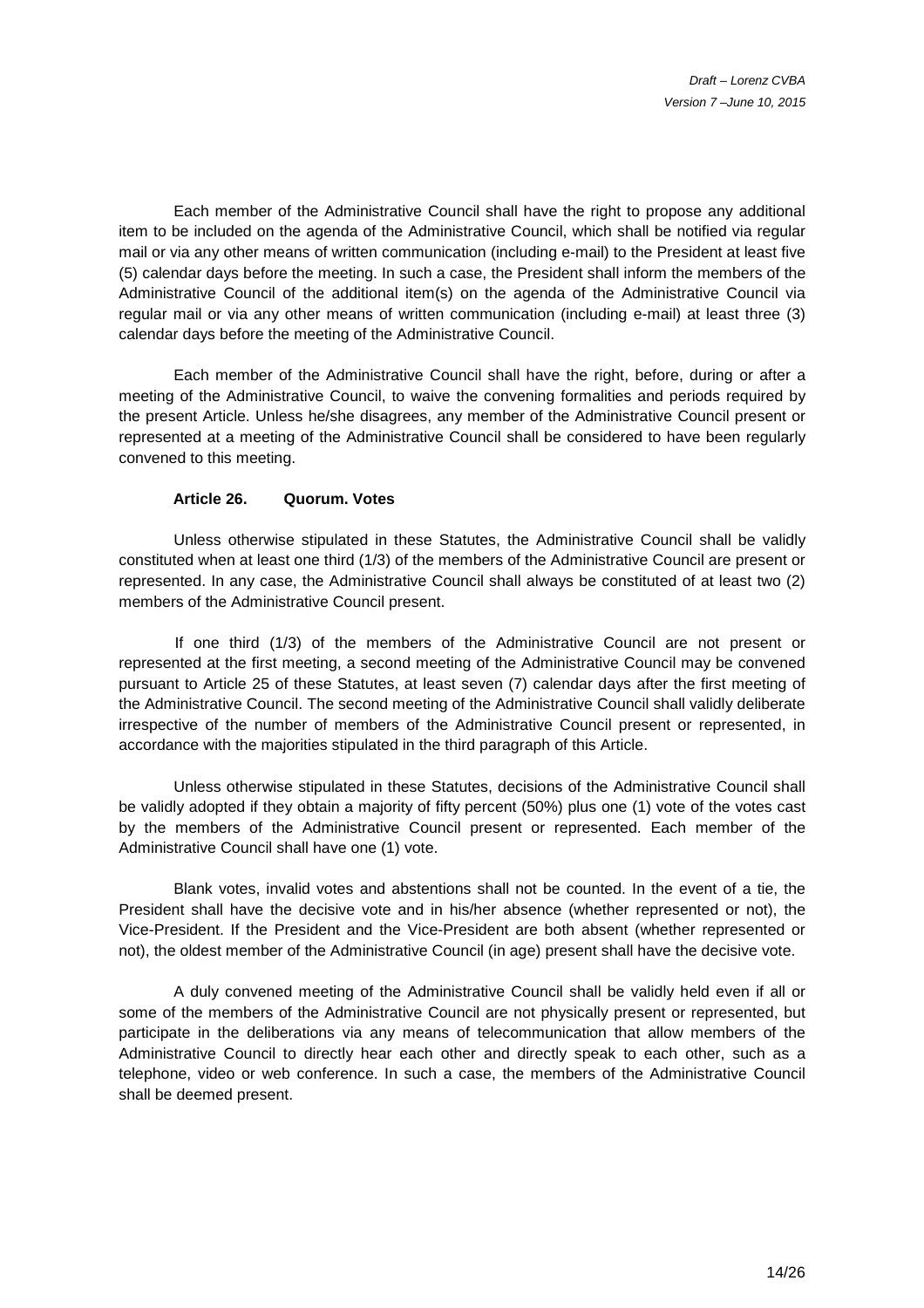### **Article 27. Register of minutes**

 Minutes shall be drawn up at each Administrative Council meeting. They shall be approved and signed by the President and kept in a register of minutes. Copies of resolutions shall be sent via regular mail or via any other means of written communication (including e-mail) by the Secretary to the members of the Administrative Council. The register of minutes shall be kept at the registered office of the Association where all members of the Administrative Council may consult it, without, however, displacing it.

#### **Article 28. Written procedure**

The Administrative Council may take decisions via written procedure.

 For this purpose, the Secretary, upon request of the President, shall send a letter, via registered mail and/or via any other means of written communication (including e-mail) to all members of the Administrative Council, mentioning the agenda and the propositions of the decisions to be taken, with request to the members of the Administrative Council to approve the propositions and to send the letter back via registered mail and/or via any other means of written communication (including e-mail) to the registered office of the Association or any other place mentioned in the letter, duly signed and within the term mentioned in the letter.

 If the approval of at least one third (1/3) of all members of the Administrative Council regarding the items on the agenda and regarding the procedure in writing is not received within this term, the decisions are deemed not to be taken. In the event of a tie, the decisions are also deemed not to be taken.

### **Article 29. Conflicts of interests**

In case a member of the Administrative Council has a direct or indirect conflicting interest of an economic or financial nature in a decision or an operation falling within the powers of the Administrative Council, this member of the Administrative Council must so notify the other members of the Administrative Council prior to a decision by the Administrative Council. The member of the Administrative Council's statement and the grounds justifying the aforementioned conflict of interest must be recorded in the minutes of the Administrative Council which must make the decision. In case the Association has a statutory auditor, the member of the Administrative Council concerned must also inform the statutory auditor of the conflicting interest. The member of the Administrative Council who has complied with the foregoing provisions may not participate in the deliberations of the Administrative Council regarding such decision or operation and may not participate in the related vote.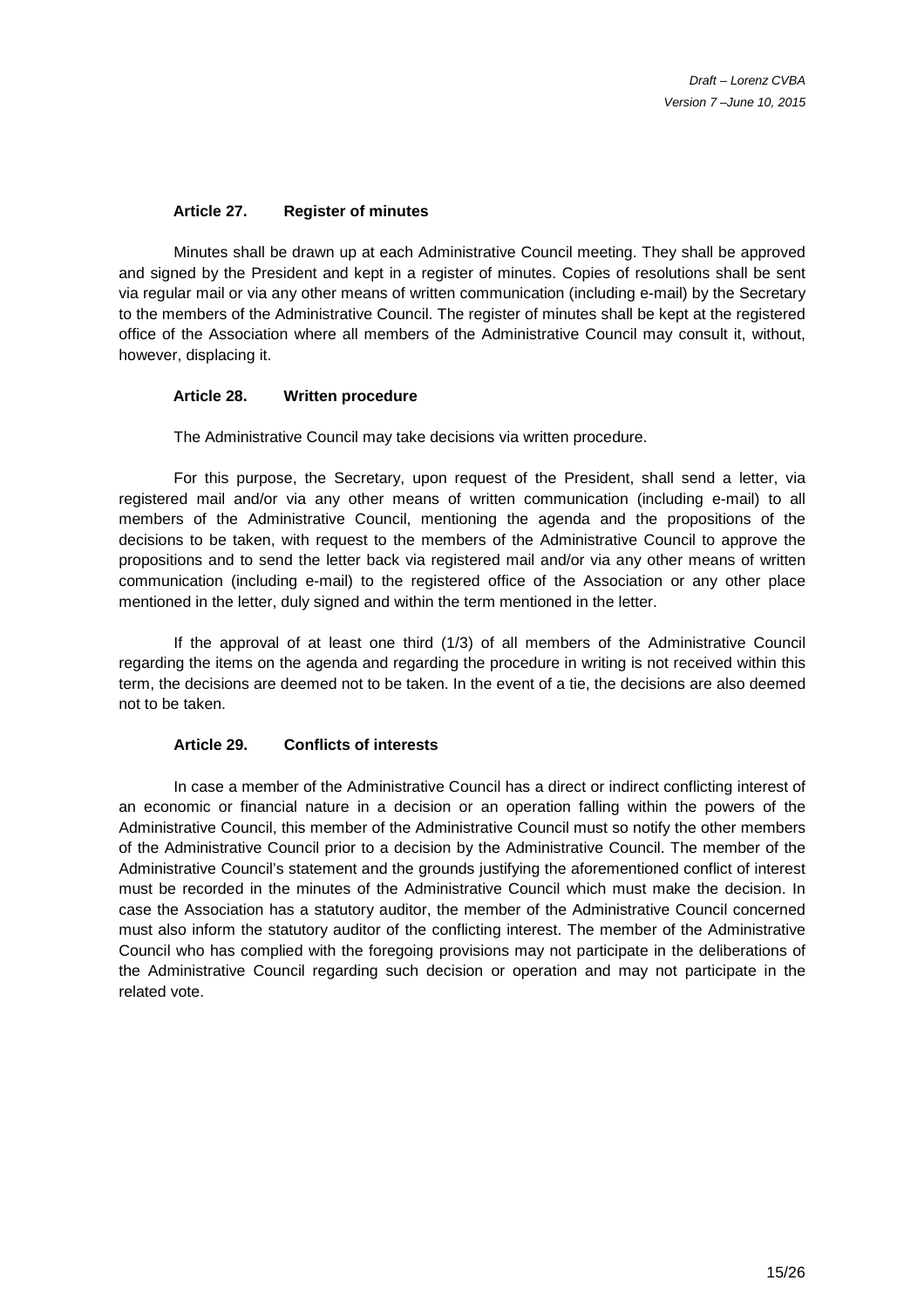#### **TITLE VIII. PRESIDENT, VICE-PRESIDENT, AND TREASURER**

**Article 30. Election and function of the President, Vice-President, and Treasurer** 

**30.1. General** 

The President, Vice-President, and Treasurer shall be:

- (a) Each a member of the Administrative Council; and
- (b) Three (3) distinct natural persons.

The mandate of the President, the Vice-President, and the Treasurer shall be nonremunerated. The President and the Vice-President shall have different nationalities.

The President, the Vice-President, and the Treasurer shall be elected by secret ballots.

Each new President or Vice-President who is elected by the General Assembly to replace a President or Vice-President, whose mandate has terminated, shall only be elected for the remainder of the term of the President or Vice-President being replaced.

Each new Treasurer who is elected by the Administrative Council to replace a Treasurer, whose mandate has terminated, shall only be elected for the remainder of the term of the Treasurer being replaced.

The mandate of the President, the Vice-President, and the Treasurer terminates by expiry of the term of their mandate or, as of right and with immediate effect, by expiry of their membership of the Administrative Council.

The General Assembly may further revoke the President as President, and the Vice-President as Vice-President at any time and does not need to motivate its decision, without any compensation or cost becoming due by the Association, and provided that the President or Vice-President concerned is convened at the meeting and has received the possibility to defend his/her position during the meeting of the General Assembly and prior to the voting on the revocation. The concerned President or Vice-President shall not participate in the deliberation of the General Assembly regarding such decision or action, and also not to the relevant voting.

The Administrative Council may further revoke the Treasurer as Treasurer at any time and does not need to motivate its decision, without any compensation or cost becoming due by the Association, and provided that the Treasurer concerned is convened at the meeting and has received the possibility to defend his/her position during the meeting of the Administrative Council and prior to the voting on the revocation. The concerned Treasurer shall not participate in the deliberation of the Administrative Council regarding such decision or action, and also not to the relevant voting.

 The President, the Vice-President, and the Treasurer are also free to resign from their office at any time by submitting, via registered mail or via any other means of written communication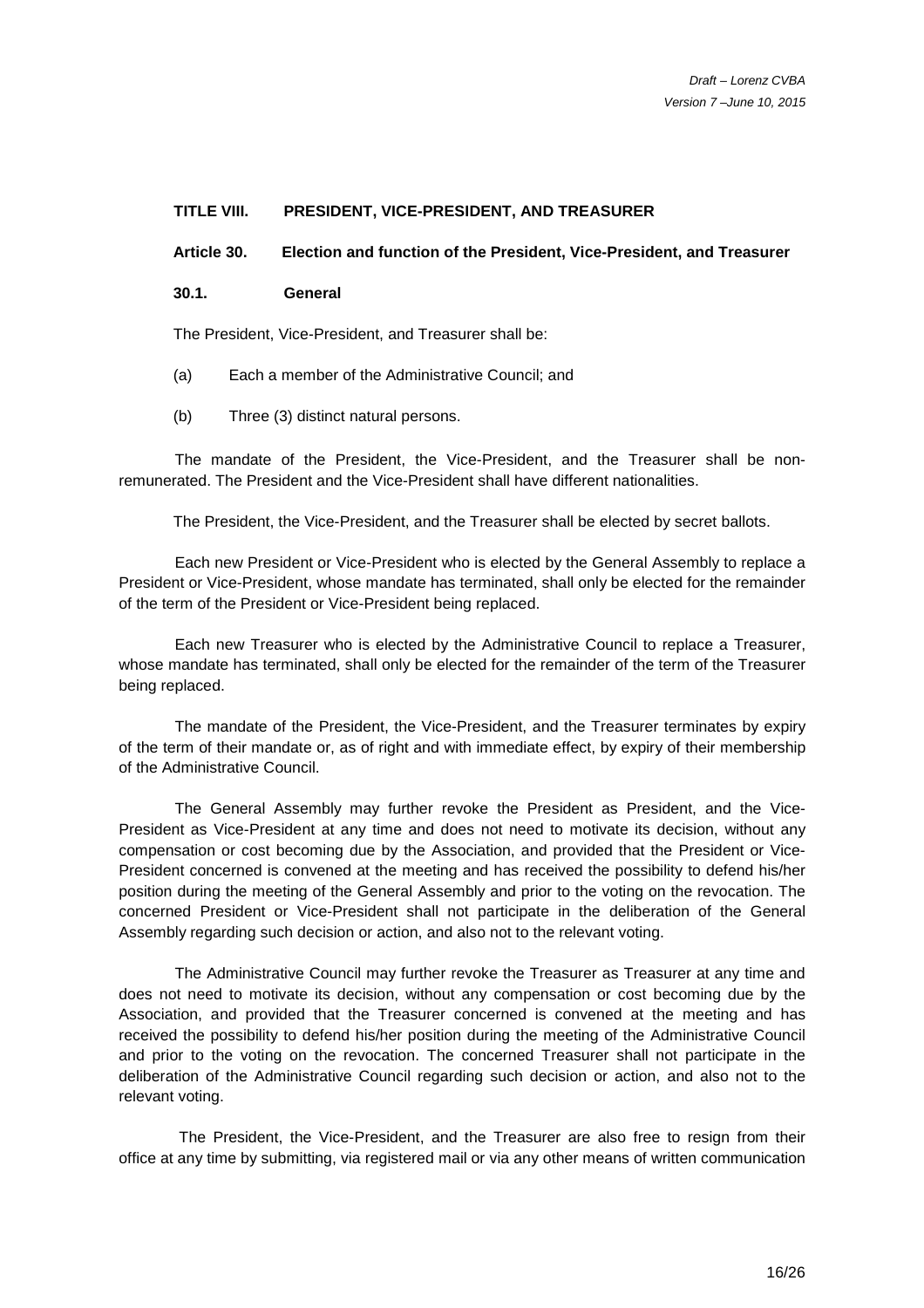(including e-mail) with acknowledgment of receipt, their resignation to the Administrative Council. In case of the end of the mandate of the President, the Vice-President, or the Treasurer for whatever reason, except the cases of automatic termination of the membership of the Administrative Council, or revocation, the President, the Vice-President, or the Treasurer as the case may be, shall continue performing the duties of his/her office until the Administrative Council has provided in his/her replacement within ninety (90) calendar days.

In case of termination of the mandate of the President, the Vice-President, or the Treasurer for whatever reason, the President, Vice-President, or Treasurer, as the case may be, shall have no claims for compensation on the Association or for its assets, without prejudice to the mandatory labour law provisions, if applicable.

### **30.2. President**

The President shall be, ipso jure, the last Vice-President elected by the General Assembly whose mandate has terminated by expiry of the term of his/her mandate. The Vice-President shall become the new President immediately after the end of the meeting of the General Assembly during which the mandate of the Vice-President has terminated by expiry of the term of his/her mandate. The President shall serve for a three (3) years term, not renewable. A President whose mandate has expired may only be re-elected as Vice-President for a new three (3) years term, not renewable, three (3) years after his/her mandate as President has ended.

At the end of his/her mandate the President shall submit to the General Assembly:

(a) A report of the situation and evolution of the Association during his/her mandate as President;

(b) A financial report of the three (3) last years, together with a record of the amounts in the bank accounts of the Association; and

(c) A report on pending issues and potential projects.

If the natural person who should serve as President is unable or unwilling to serve as President or when his/her membership of the Administrative Council is automatically terminated or revoked, the General Assembly shall elect as soon as possible a natural person who meets the criteria of Article 30.1., first and second paragraphs, of these Statutes as President.

In case a President has to be elected, the procedure to elect the Vice-President as described at Article 30.3. of these Statutes shall apply mutatis mutandis.

### **30.3. Vice-President**

The General Assembly shall elect a Vice-President amongst the members of the Administrative Council. The Vice-President is elected for a three (3) years term, not renewable.

 Each member of the Administrative Council may propose one (1) candidate Vice-President to the General Assembly at least fifty-six (56) calendar days in advance of a meeting of the General Assembly at which one (1) Vice-President will be elected. Candidate Vice-Presidents must be supported by at least five (5) Members. One (1) Member cannot support more than two (2) candidate Vice-Presidents. The Administrative Council shall draw up a list of all proposed Vice-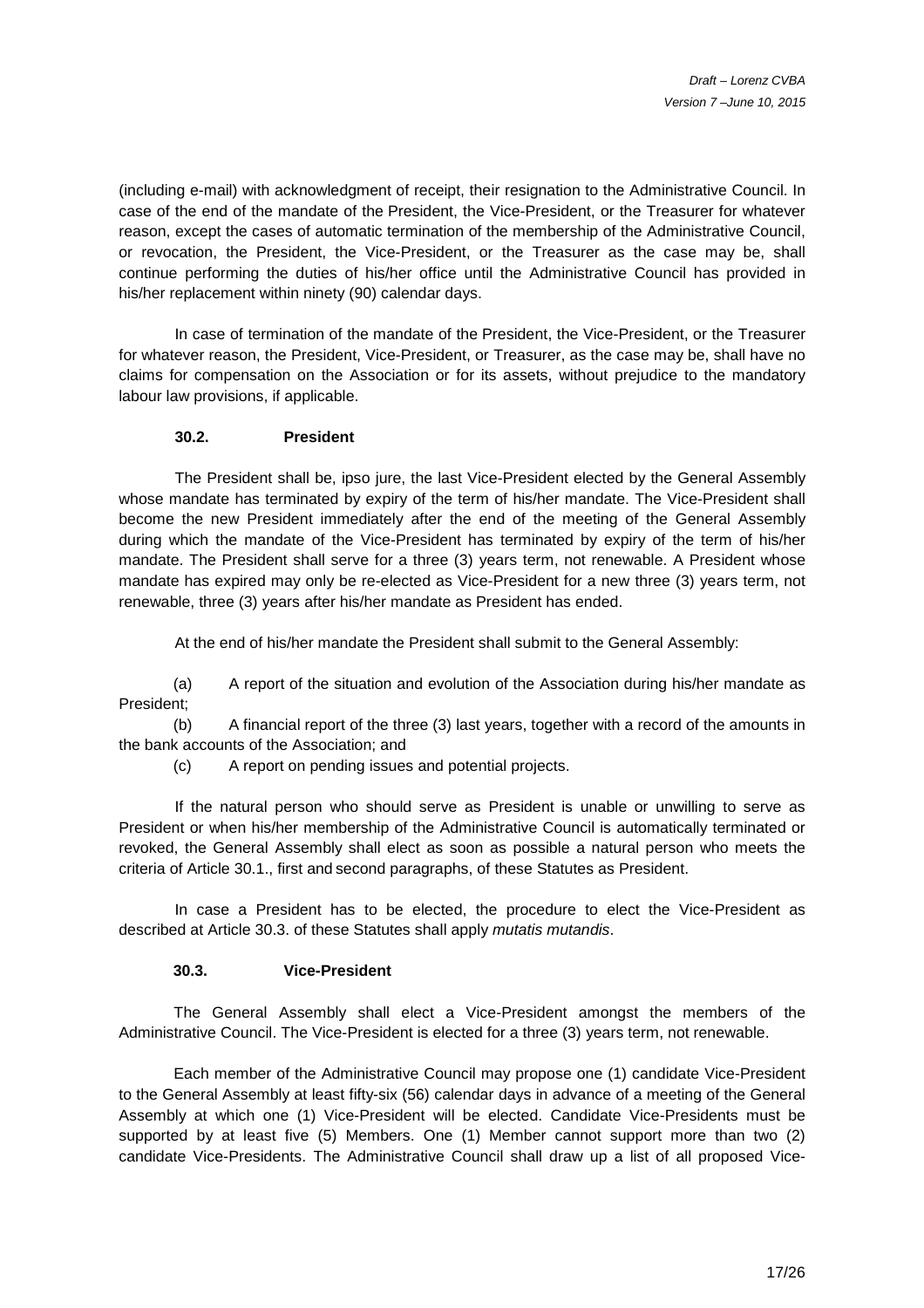Presidents. The list shall be attached to the convening notice of the meeting of the General Assembly at which a Vice-President will be elected.

At the meeting of the General Assembly during which a Vice-President will be elected, a first round of voting shall be held on all candidates Vice-President. For each candidate Vice-President, the Members shall vote against or in favour of his/her election or abstain. The candidate Vice-President obtaining the highest number of votes shall be elected. By derogation to Article 26 of these Statutes, in case there are multiple candidates Vice-President, it is not required that the candidate Vice-President, in order to be elected, obtains a majority of fifty percent (50%) plus one (1) vote of the votes cast by the Members present or represented. In the event of a tie, a second round of voting shall be held. The procedure as described above for the first round of voting shall apply mutatis mutandis to the second round of voting. If there is only one (1) candidate Vice-President, this candidate Vice-President shall be elected if he/she obtains a majority of fifty percent (50%) plus one (1) vote of the votes cast by the Members present or represented.

If the natural person who should serve as Vice-President is unable or unwilling to serve as Vice-President or when his/her membership of the Administrative Council is automatically terminated or revoked, the General Assembly shall elect as soon as possible a natural person who meets the criteria of Article 30.1., first and second paragraphs, of these Statutes as Vice-President.

#### **30.4. Treasurer**

The Administrative Council shall elect a Treasurer among the members of the Administrative Council. The Treasurer is elected for a three (3) years term, renewable once.

If the natural person who should serve as Treasurer is unable or unwilling to serve as Treasurer or when his/her membership of the Administrative Council is automatically terminated or revoked, the Administrative Council shall elect as soon as possible a natural person who meets the criteria of Article 30.1., first paragraph, of these Statutes as Treasurer.

#### **Article 31. Powers of the President, Vice-President, and Treasurer**

 The President shall have the powers specifically granted to him/her by these Statutes. In particular, the President shall have the following powers:

(a) Adopting the agenda of the meetings of the General Assembly and the Administrative Council, after preparation by the Secretary;

(b) Presiding the meetings of the General Assembly and the Administrative Council;

(c) Signing and approving the minutes of the meetings of the General Assembly and the Administrative Council;

(d) Acting as a conciliator when differences of opinion occur, both within the Association and vis-à-vis third parties; and

(e) In the event of a tie vote, having the casting vote within the Administrative Council.

 The Vice-President shall have the powers specifically reserved for him/her by these Statutes. As a general rule, the Vice-President shall assist the President in the performance of his/her tasks and replace the President in his/her absence.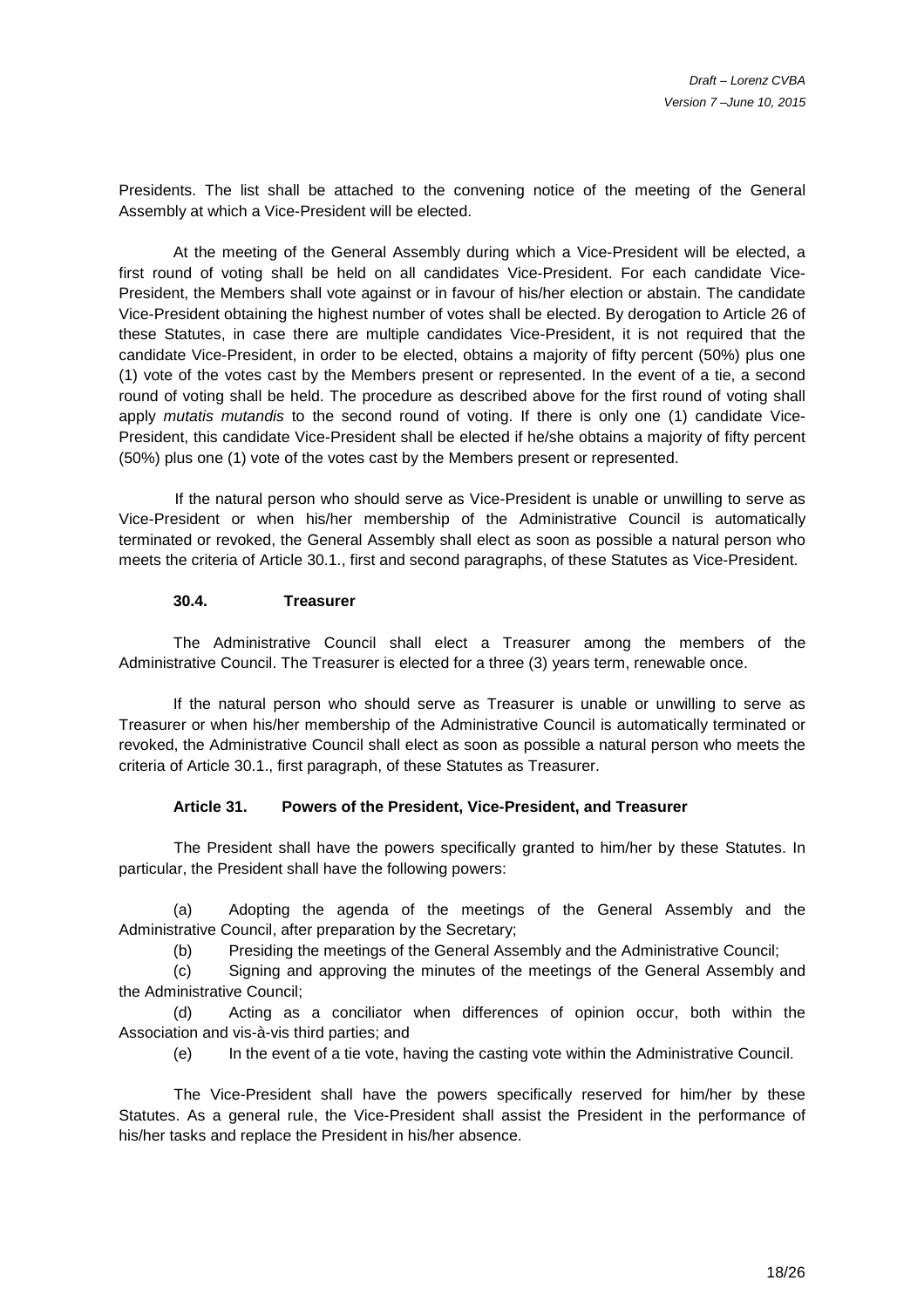The Treasurer shall have the powers specifically granted to him/her by these Statutes and by the Administrative Council. As a general rule, the Treasurer shall oversee the financial affairs of the Association and report in this respect to the Administrative Council.

### **TITLE IX. WORKING GROUP(S)**

### **Article 32. Working group(s)**

 The Administrative Council may establish and delegate tasks to one or more Working Group(s). The Working Group(s) shall have a supporting role to the Administrative Council on specific issues. The Administrative Council shall determine among others the mission, composition, powers, conduct of meetings and governance, convening modalities and drafting of agendas, quorums and voting procedures, and drafting of minutes of the Working Group(s).

The Working Group(s) may be composed of third parties, (Lifetime) Honorary Persons, Representatives and Individual Members who (i) must be experts in the respective fields covered by the Working Group(s) concerned and (ii) are able to substantially contribute to support the Administrative Council. The Working Group(s) shall be chaired by a chairperson being a Representative or an Individual Member and, as the case may be, one or more vice-chairpersons may be elected. The Working Group(s) may invite one or more third party(ies) to attend without voting rights one or more meeting(s) or part(s) of meeting(s) of the Working Group(s).

The Working Group(s) shall not represent the Association vis-à-vis third parties. The Working Group(s) shall not make any public declaration or publication committing the Association.

The Working Group(s) shall always act under the responsibility of the Administrative Council and shall report periodically to the Administrative Council on its/their activities, and/or at the request of the Administrative Council.

### **TITLE X. SECRETARY**

#### **Article 33. Election and function of the Secretary**

The Administrative Council may elect a natural person or legal entity, not being (i) a member of the Administrative Council, (ii) a Representative or (iii) a Member as Secretary. His/her/its office may be remunerated. The Association shall cover all reasonable expenses exposed by the Secretary. The Secretary's mandate may be of a definite or indefinite duration. The terms and conditions of his/her/its office shall be determined by the Administrative Council.

 The mandate of the Secretary terminates as of right and with immediate effect, (i) by death or incapacity, or (ii) if the Secretary is under judicial administration, in bankruptcy, in judicial reorganisation, in dissolution or in liquidation, or is subject to insolvency proceedings of a similar nature under the laws of any jurisdiction.

 Unless otherwise agreed, the Administrative Council may revoke the Secretary at any time and possibly with immediate effect, without (i) having to justify its decision, (ii) any compensation or cost becoming due by the Association, and (iii) prejudice to the mandatory labour law provisions, if applicable.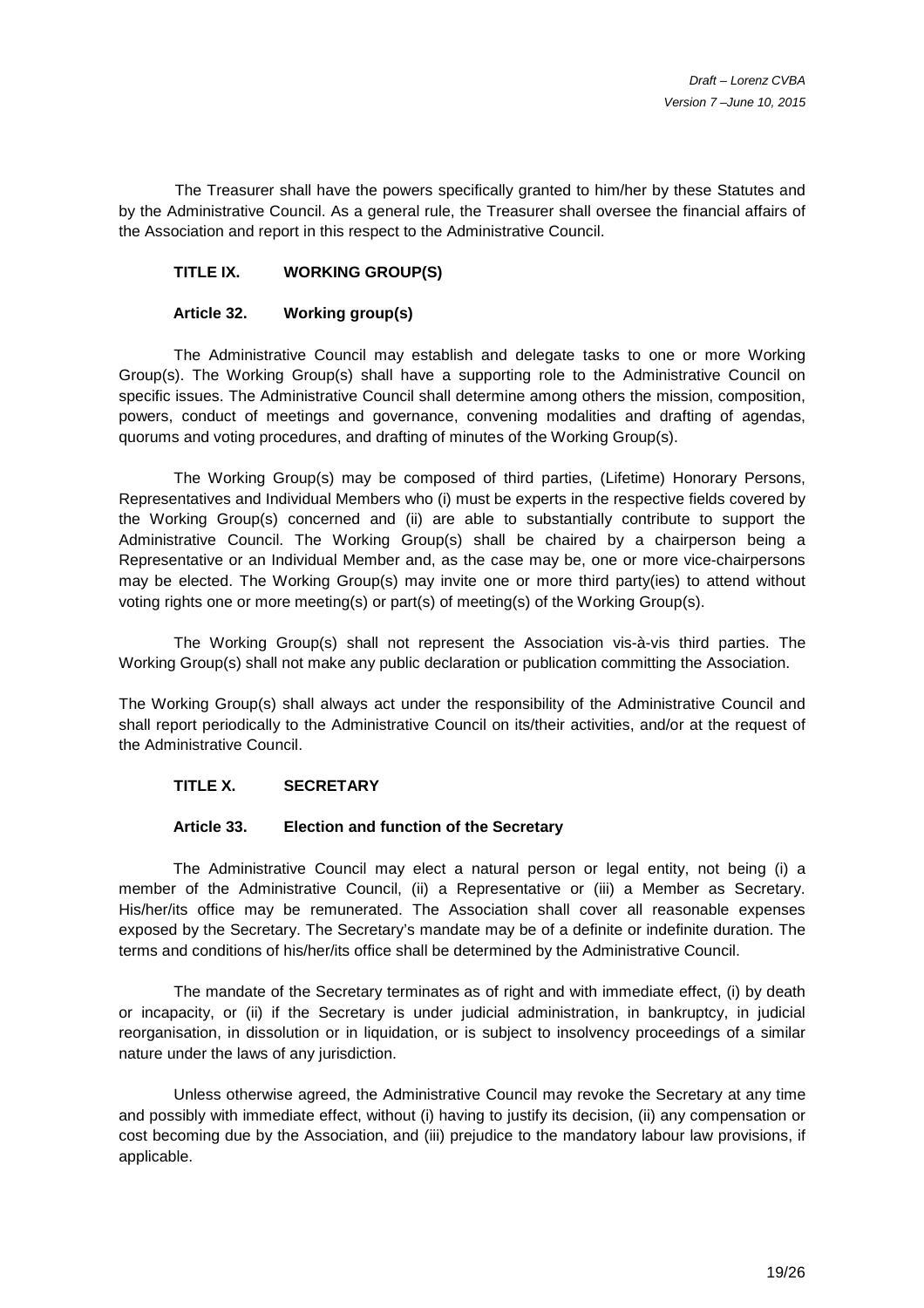The Secretary is free to resign from his/her/its office at any time by submitting, via registered mail or via any other means of written communication (including e-mail) with acknowledgment of receipt, his/her/its resignation to the Administrative Council, without prejudice to the mandatory labour law provisions, if applicable. In case of termination of the mandate of the Secretary for whatever reason, except the cases of automatic termination of the mandate of the Secretary or revocation, the Secretary shall continue performing the duties of his/her/its office until the Administrative Council has provided in his/her/its replacement within ninety (90) calendar days.

In case of the end of the mandate of the Secretary for whatever reason, the Secretary shall have no claims for compensation on the Association or for its assets, without prejudice to the mandatory labour law provisions, if applicable.

 The Secretary shall be a permanent observer at the General Assembly, the Administrative Council, the Working Group(s), the Research and Development Community(ies) and the Editorial Board, and shall have the right to attend all meetings of the aforementioned bodies, without voting rights and with the right to be heard. All convening notices to all meetings of the aforementioned bodies must simultaneously be notified to the Secretary.

### **Article 34. Powers of the Secretary**

The Secretary shall have the powers specifically granted to him/her/it by these Statutes. In particular, the Secretary shall have the following powers:

(a) The daily management of the Association, within the approved budget;

(b) The organisation of membership;

(c) In cooperation with the President, the coordination and the organization of the General Assembly's meetings;

(d) In cooperation with the President, the coordination and the organization of the Administrative Council's meetings;

(e) Deciding on the admission of new Members;

(f) Executing the decisions of the Administrative Council;

(g) Sending the convening notices of the General Assembly and the Administrative Council;

(h) After consultation with the Treasurer, the preparation of the draft annual working plan, the draft annual accounts and the draft budget that must be submitted to the Administrative Council for finalization and approval;

(i) The follow-up of the financial affairs of the Association, under the supervision of the Treasurer;

(j) Ensuring the public relations of the Association, particularly regarding communication with third parties; and

(k) Proposing to the Administrative Council the hiring and the dismissal of the employees of the executive secretariat of the Association.

The Secretary shall always act under the responsibility of the Administrative Council and within the approved budget. The Secretary shall report periodically to the Administrative Council on his/her/its actions and activities, and/or at the request of the Administrative Council.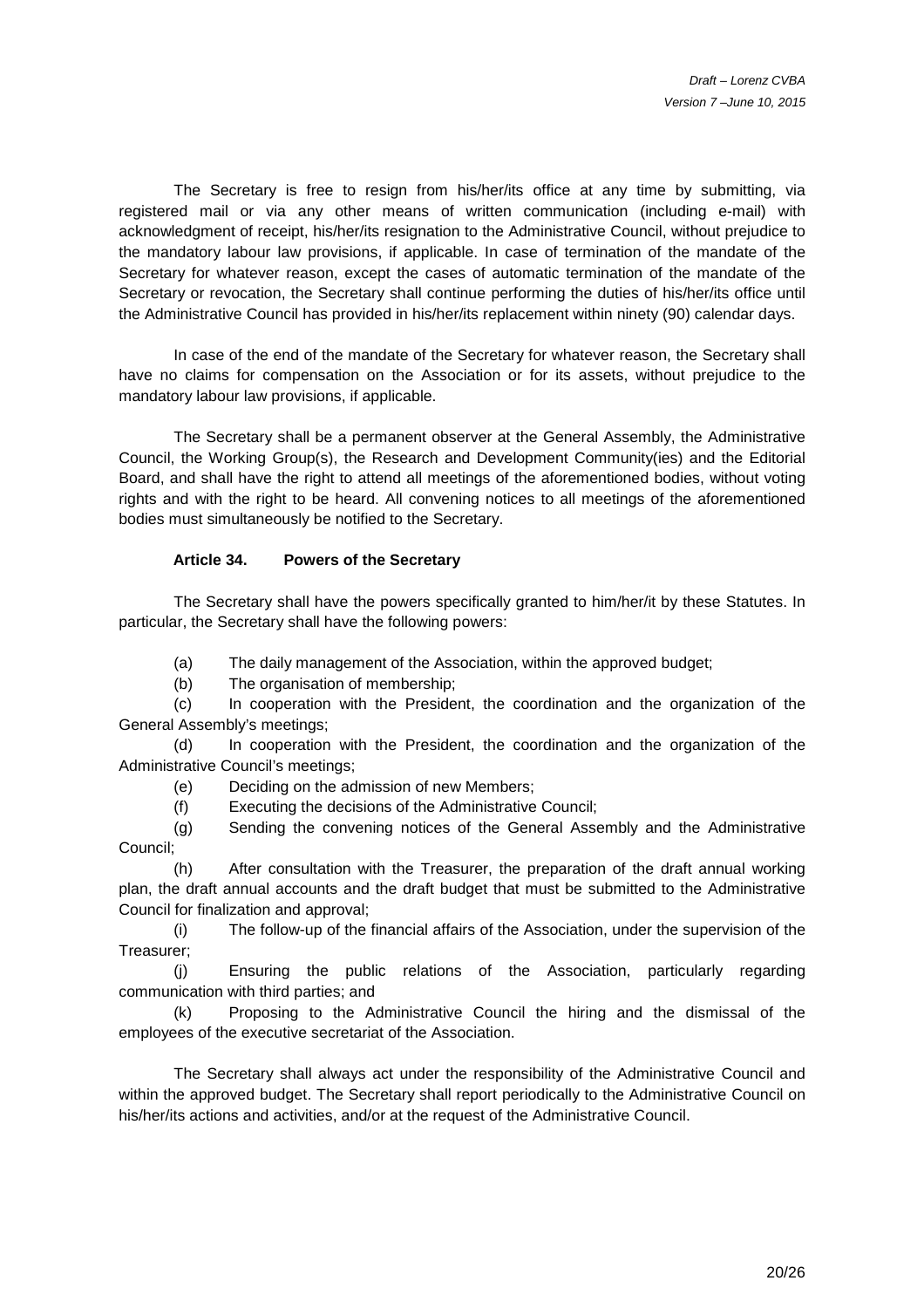### **TITLE XI. EDITORIAL BOARD**

#### **Article 35. Composition**

The Editorial Board shall be composed of at least two (2) members of the Editorial Board.

Each member of the Editorial Board shall:

(a) Be a third party, a (Lifetime) Honorary Person, a Representative or an Individual Member;

(b) Be an expert in the respective fields covered by the Editorial Board;

(c) Be able to substantially contribute to support the work which forms the purpose of the Association;

(d) Agree to review at least six (6) papers per year;

(e) Attend the Editorial Board's meetings which take place at the annual ATEE conferences at least once every three (3) years;

(f) Have experience of writing for and reviewing papers for peer review journals;

(g) Agree to suggest high quality reviewers for papers submitted to the Journal(s) of the Association, such as the EJTE; and

(h) Contribute ideas to the Editorial Board concerning raising the quality of ATEE publications and suggestions for possible keynote speakers at ATEE conferences.

The Editorial Board may invite one or more third party(ies) to attend without voting rights one or more meeting(s) or part(s) of meeting(s) of the Editorial Board.

#### **Article 36. Powers**

The Editorial Board shall have the powers specifically granted to it by these Statutes. In particular, the Editorial Board shall have the following powers:

- (a) raise the academic quality of the Journal(s) of the Association, such as the EJTE; and
- (b) encourage the submission of high quality papers to the Journal(s) of the Association, such as the EJTE

The Editorial Board shall not represent the Association vis-à-vis third parties. The Editorial Board shall not make any public declaration or publication committing the Association.

The Editorial Board shall always act under the responsibility of the Administrative Council and shall report periodically to the Administrative Council on its activities, and/or at the request of the Administrative Council.

### **TITLE XII. RESEARCH AND DEVELOPMENT COMMUNITY(IES)**

#### **Article 37. Composition**

 The General Assembly, upon proposal of the Administrative Council, may establish, delegate tasks, and dissolve one or more Research and Development Community(ies).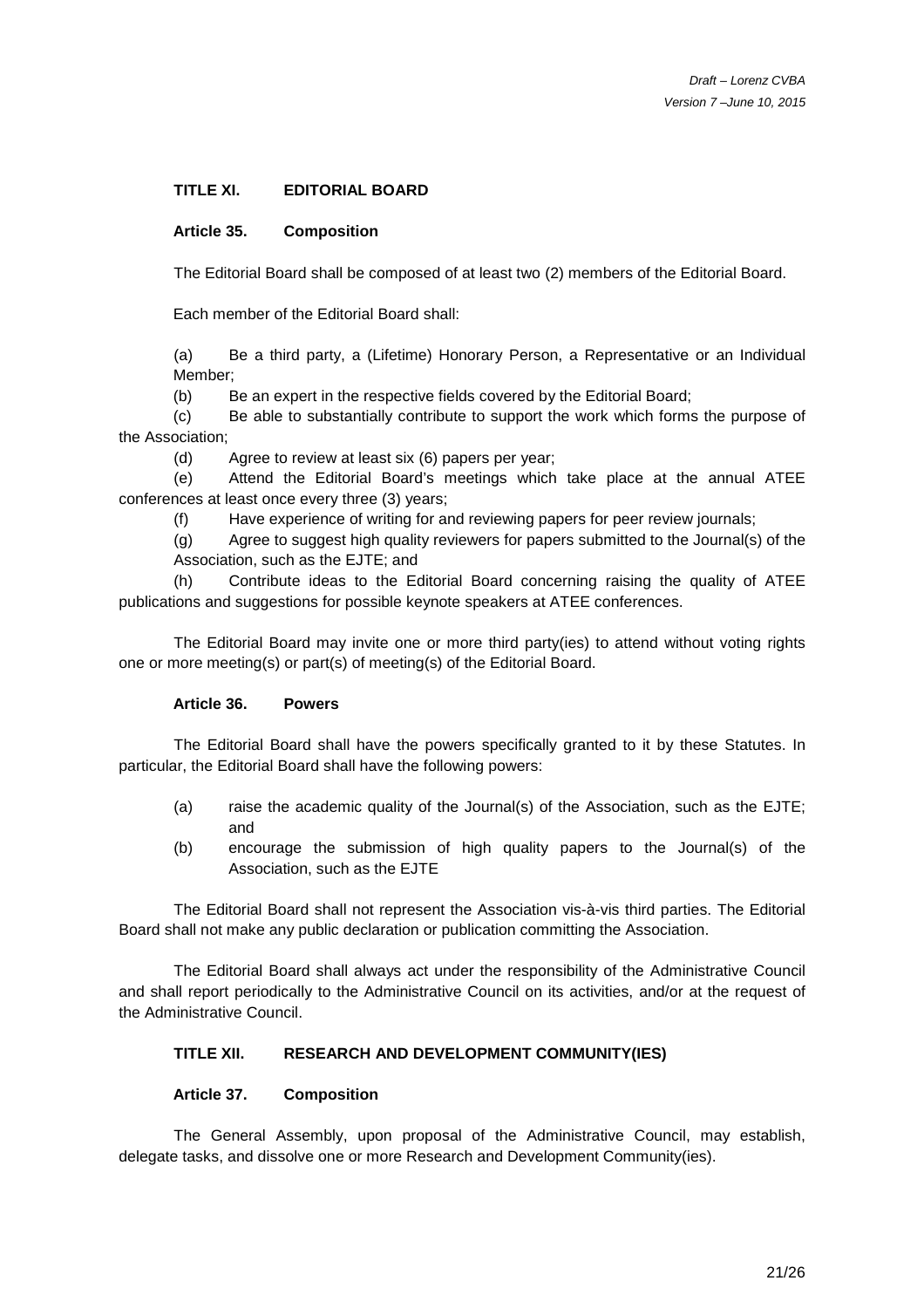The Research and Development Community(ies) may be composed of third parties, (Lifetime) Honorary Persons, Representatives and Individual Members who (i) must be experts in the respective fields covered by the Research and Development Community(ies) concerned and (ii) are able to substantially contribute to support the work which forms the purpose of the Association.

The Research and Development Community(ies) may invite one or more third party(ies) to attend without voting rights one or more meeting(s) or part(s) of meeting(s) of the Research and Development Community(ies).

#### **Article 38. Powers**

The Research and Development Community(ies) shall have a dedicated role regarding one or more activity(ies) developed by the Association. The Administrative Council shall determine the dedicated role and the powers of the Research and Development Community(ies).

The Research and Development Community(ies) shall not represent the Association vis-àvis third parties.

The Research and Development Community(ies) shall not make any public declaration or publication committing the Association.

 The Research and Development Community(ies) shall always act under the responsibility of the Administrative Council and shall report periodically to the Administrative Council on its/their activities, and/or at the request of the Administrative Council.

### **TITLE XIII. RESPONSIBILITY**

### **Article 39. Responsibility**

 The members of the Administrative Council, the President, the Vice-President, the Treasurer, and the Secretary are not personally bound by the obligations of the Association. Their liability shall be limited to the execution of their assigned tasks and the faults committed in the (non- )performance of their duties and tasks.

### **TITLE XIV. EXTERNAL REPRESENTATION OF THE ASSOCIATION**

#### **Article 40. External representation of the Association**

 The Association shall be validly represented vis-à-vis third parties and with regard to all judicial and extra-judicial deeds by the President, acting alone, and by the Vice-President, acting alone, or by two (2) members of the Administrative Council, acting jointly.

 Within the framework of daily management, the Association shall also be validly represented vis-à-vis third parties and with regard to all judicial and extra-judicial deeds by the Secretary, acting alone.

None of the aforementioned persons must justify his/her/its powers vis-à-vis third parties.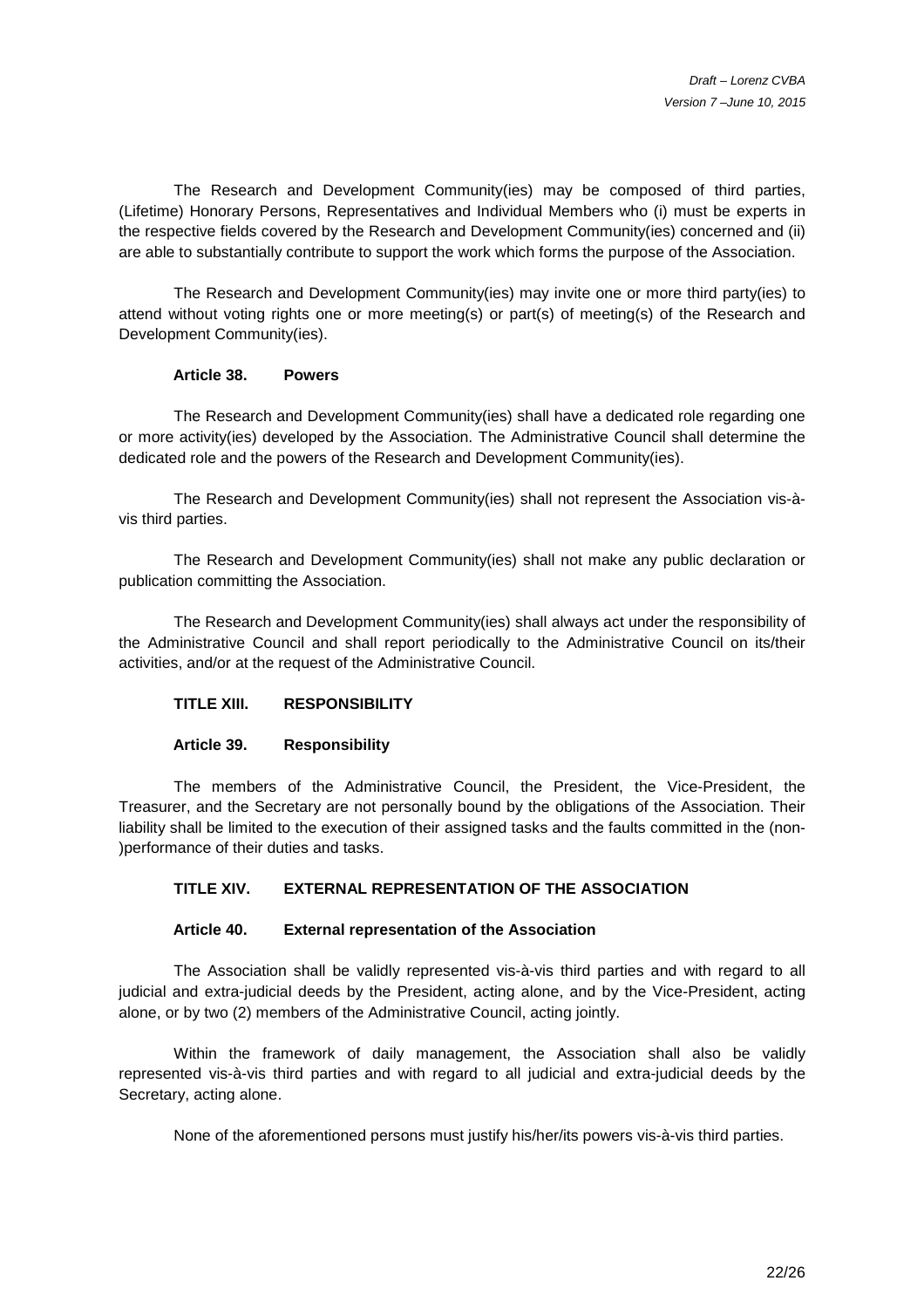In addition, the Association shall also be validly represented vis-à-vis third parties, within the framework of their mandates, by one or more proxy holder(s) duly mandated by the Administrative Council, the President, acting alone, the Vice-President, acting alone, or two (2) members of the Administrative Council, acting jointly, or, within the framework of daily management, by the Secretary, acting alone.

#### **TITLE XV. INTERNAL RULES AND PROCEDURES**

#### **Article 41. Internal rules and procedures**

To detail and complete the provisions of these Statutes, the Administrative Council may adopt, amend and/or revoke internal rules.

 The Administrative Council can validly decide on the adoption and revocation of and amendments to the internal rules only if (i) at least one third (1/3) of the members of the Administrative Council are present or represented and (ii) the decisions to adopt, revoke or amend obtain a two-thirds (2/3) majority of the votes cast by the members of the Administrative Council present or represented. Blank votes, invalid votes and abstentions shall not be counted. In the event of a tie, the President shall have the decisive vote and in his/her absence (whether represented or not), the Vice-President. If the President and the Vice-President are both absent (whether represented or not), the oldest member of the Administrative Council (in age) shall have the decisive vote.

The Administrative Council is further entitled to adopt Administrative Council internal procedures and any other kind of statement that falls within the scope of its powers.

# **TITLE XVI. FINANCIAL YEAR. ACCOUNTS. BUDGET. AUDITING OF THE ACCOUNTS**

#### **Article 42. Financial year**

The financial year of the Association shall run from 1 January to 31 December.

#### **Article 43. Annual Accounts. Budget**

 The Administrative Council shall establish each year the draft annual accounts of the past financial year, as well as the draft budget for the next financial year. The currency of the Association shall be the euro for the annual accounts and all other official accounting, tax and legal documents.

 Each year, within six (6) months following the end of the financial year, the Administrative Council shall submit the draft annual accounts and the draft budget to the Ordinary General Assembly for approval.

 The draft annual accounts and the draft budget shall be circulated amongst all Members at least twenty-eight (28) calendar days before the Ordinary General Assembly.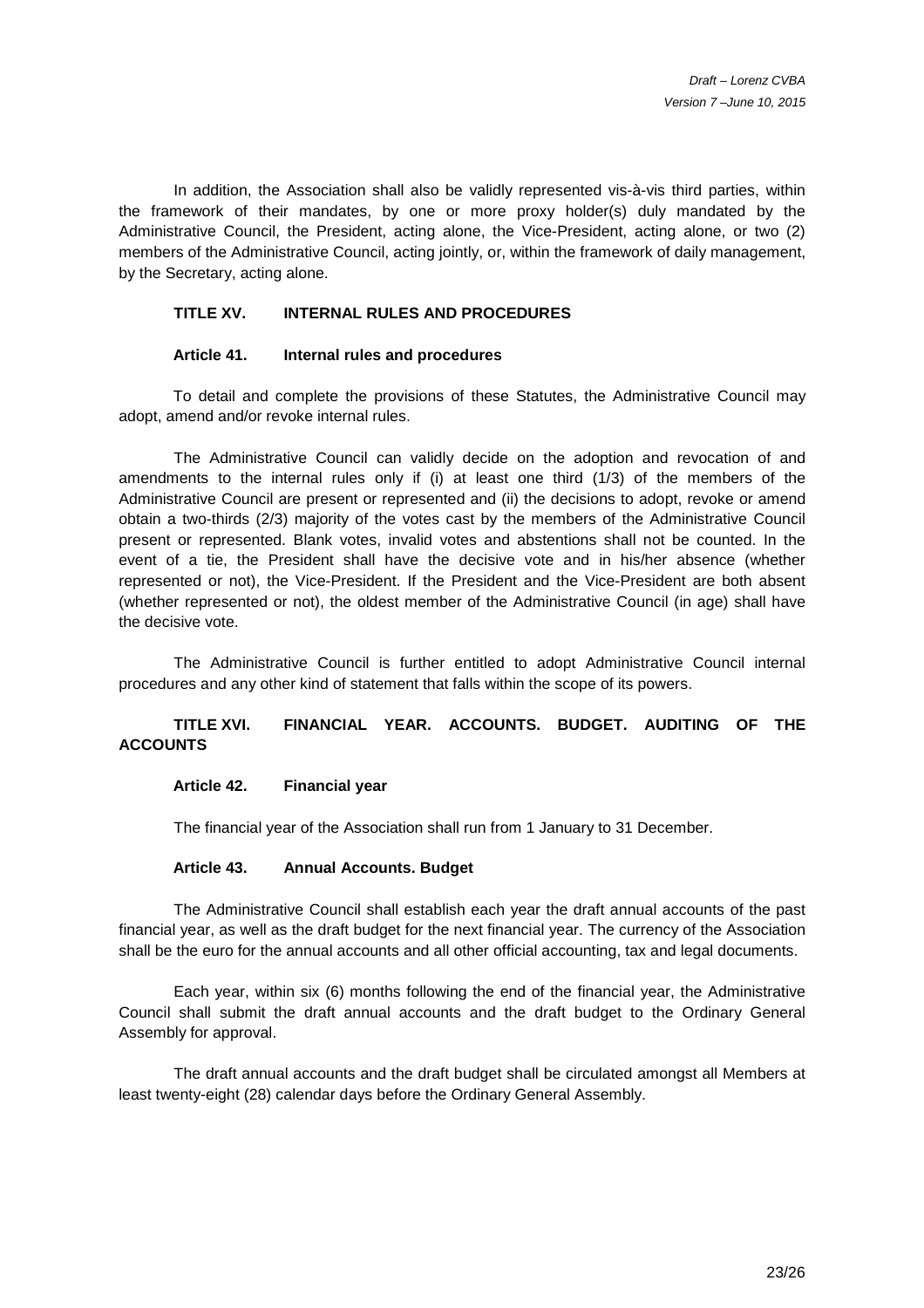#### **Article 44. Auditing of the accounts**

 If the law requires so, the General Assembly shall appoint a statutory auditor, chosen between the members of the Belgian "Institut des Réviseurs d'Entreprise/Instituut der Bedrijfsrevisoren", for a three (3) years term.

 If the Association is not required by law to appoint a statutory auditor, the General Assembly may still appoint a statutory auditor or an external accountant to audit the annual accounts.

 The statutory auditor or the external accountant, as the case may be, shall draw up an annual report on the annual accounts of the Association. This report shall be submitted to the Ordinary General Assembly before the approval of the annual accounts.

#### **TITLE XVII. AMENDMENTS TO THESE STATUTES**

#### **Article 45. Amendments to these Statutes**

 The General Assembly can validly decide on amendments to these Statutes only if (i) at least half (1/2) of the Members are present or represented and (ii) the decisions to amend obtain a a majority of fifty percent (50%) plus one (1) vote of the votes cast by the Members present or represented . Blank votes, invalid votes and abstentions shall not be counted. In the event of a tie, the Member whose Representative is the President, or if the President is an Individual Member, the Individual Member himself/herself, shall have the decisive vote and in its absence (whether represented or not), the Member whose Representative is the Vice-President, or if the Vice-President is an Individual Member, the Individual Member himself/herself. If the Member whose Representative is the President, or if the President is an Individual Member, the Individual Member himself/herself, and the Member whose Representative is the Vice-President or if the Vice-President is an Individual Member, the Individual Member himself/herself are both absent (whether represented or not), the Member whose Representative or the Individual Member who has been designated by the General Assembly to chair the General Assembly shall have the decisive vote.

 If half (1/2) of the Members are not present or represented at the first meeting, a second meeting of the General Assembly may be convened pursuant to Article 18 of these Statutes, at least twenty-eight (28) calendar days after the first meeting of the General Assembly. The second meeting of the General Assembly shall validly deliberate, irrespective of the number of Members present or represented, in accordance with the majorities stipulated in the first paragraph of the present Article, and decide the amendments. However, the General Assembly shall always be composed of at least two (2) natural persons physically present.

 The main terms of any proposal to amend these Statutes shall be explicitly mentioned in the agenda of the convening notice to the Members and the members of the Administrative Council.

 The date on which the amendments to these Statutes shall enter into force shall be determined in the internal rules, if any, or by the decision of the General Assembly regarding the amendments to these Statutes.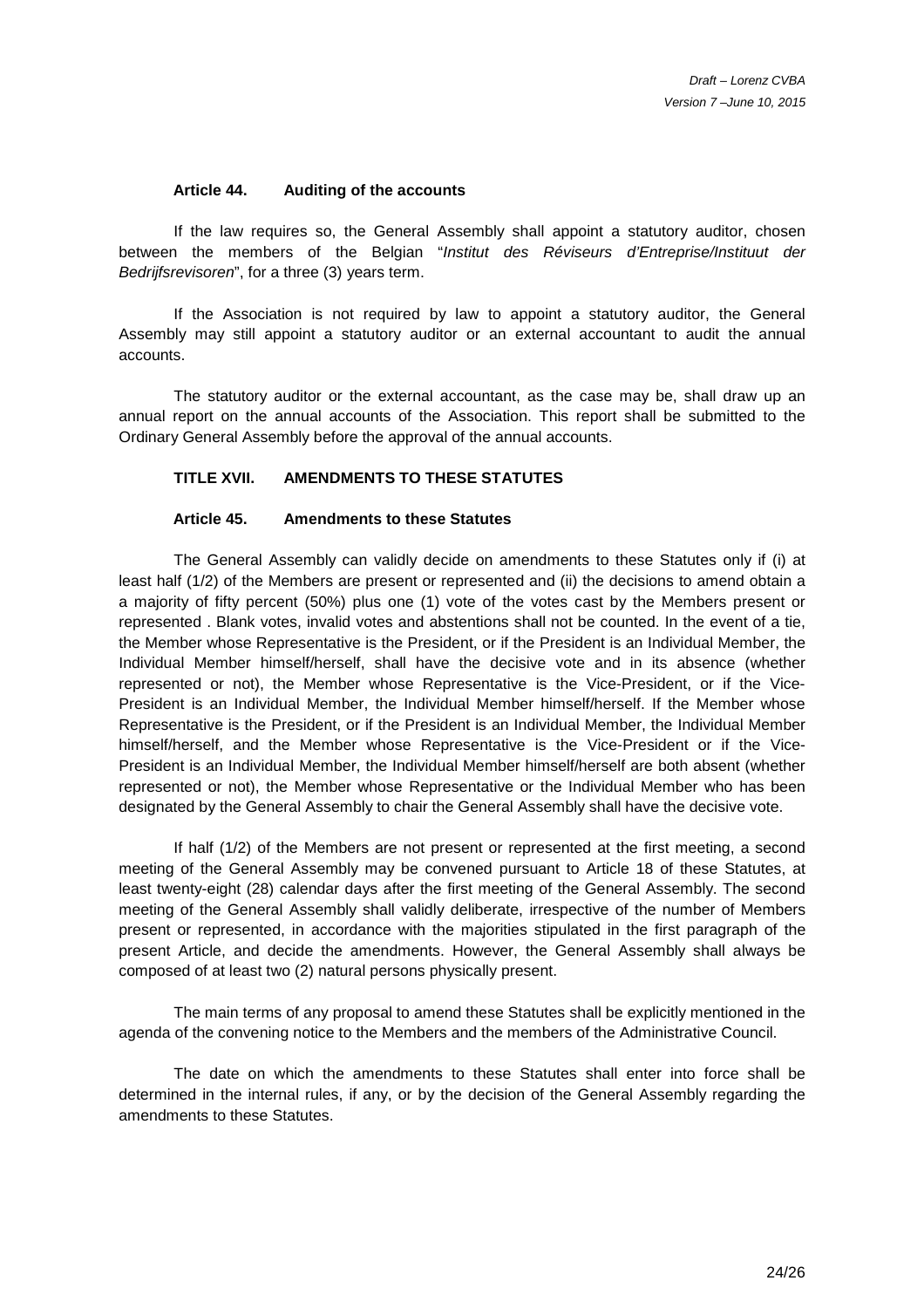Any decision of the General Assembly relating to the amendments of these Statutes is subject to the additional requirements imposed by applicable law. In particular, when the law requires it, the amendments to these Statutes must be acknowledged by a Royal Decree or recorded in a notarial deed.

#### **TITLE XVIII. DISSOLUTION. LIQUIDATION**

#### **Article 46. Dissolution. Liquidation**

 The General Assembly can validly pronounce the dissolution of the Association only if (i) at least half (1/2) of the Members are present or represented and (ii) the decision obtains a two-thirds (2/3) majority of the votes cast by the Members present or represented. Blank votes, invalid votes and abstentions shall not be counted. In the event of a tie, the Member whose Representative is the President, or if the President is an Individual Member, the Individual Member himself/herself, shall have the decisive vote and in its absence (whether represented or not), the Member whose Representative is the Vice-President, or if the Vice-President is an Individual Member, the Individual Member himself/herself. If the Member whose Representative is the President, or if the President is an Individual Member, the Individual Member himself/herself, and the Member whose Representative is the Vice-President or if the Vice-President is an Individual Member, the Individual Member himself/herself are both absent (whether represented or not), the Member whose Representative or the Individual Member who has been designated by the General Assembly to chair the General Assembly shall have the decisive vote.

 If half (1/2) of the Members are not present or represented at the first meeting, a second meeting of the General Assembly may be convened pursuant to Article 18 of these Statutes, at least twenty-eight (28) calendar days after the first meeting of the General Assembly. The second meeting of the General Assembly shall validly deliberate, irrespective of the number of Members present or represented, in accordance with the majorities stipulated in the first paragraph of the present Article, and decide on the dissolution. However, the General Assembly shall always be composed of at least two (2) natural persons physically present.

 Any proposition to dissolve the Association shall be explicitly mentioned in the agenda of the convening notice to the Members and the members of the Administrative Council.

 Upon the dissolution and liquidation of the Association, the General Assembly shall decide upon: the appointment of one or more liquidator(s), the decision-making process of the liquidators if several liquidators are appointed, and the scope of his/her/its/their powers. Failing the appointment of one or more liquidator(s), all the members of the Administrative Council shall be deemed to be jointly in charge of the Association's liquidation.

 The General Assembly shall also decide upon the allocation of the net assets of the Association, provided however that the net assets of the Association may only be allocated to a disinterested purpose.